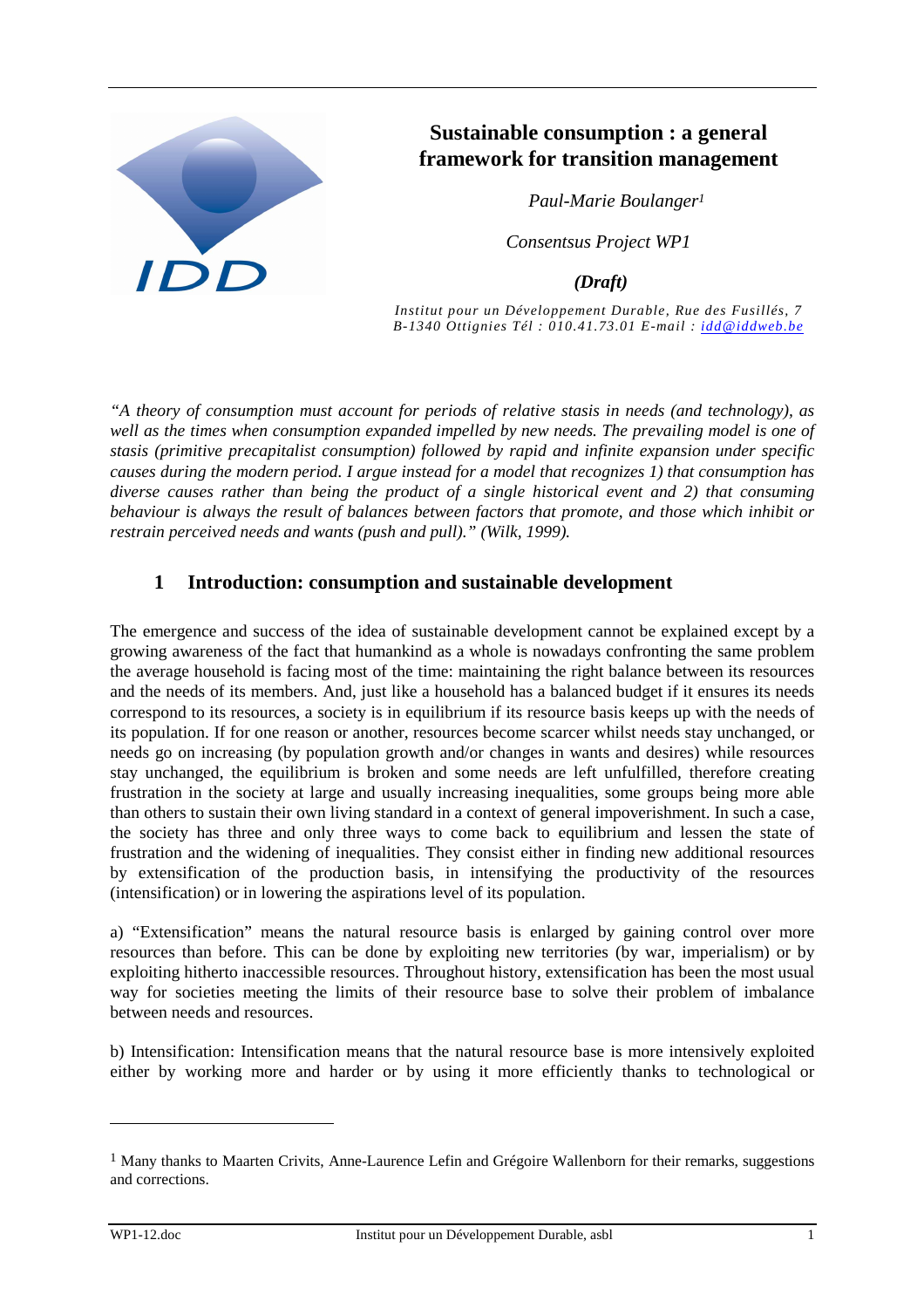organisational innovations, both kinds of innovations going frequently hand in hand. It is more or less the "ecological modernisation" solution.

The Neolithic revolution is the first and most impressive example of intensification ever seen insofar as it corresponds to a dramatic increase of production on unchanged portion of territory. The industrial revolution is a process of both extensification and intensification because it would not have been possible without the exploitation of the energy resources of the subsoil and was also from start expansionist (colonial conquests, imperialism) even if it is characterised by a dramatic development of technology and machinery2.

The problem with the strategy of increasing resources is that it is inherently endless. Indeed, as long as new resources can be brought in to satisfy otherwise unleashed desires, needs keep on growing ever and ever until the system end up reaching some unavoidable and inescapable limits, throwing the system in a deep and pervasive crisis that can be put to end only by resorting to the alternative strategy, discussed now.

c) Lowering or displacing aspirations, i.e. dematerialising well-being. This alternative strategy consists in adapting needs to available resources, which amounts to dematerialising somewhat the prevailing conceptions of well-being and happiness. This means fostering immaterial values and emphasising spiritual and intellectual needs in spite of material ones.

It can be hypothesised that each solution is linked to the social pre-eminence of a different social class. Extensification is probably generally correlative of the domination of the military class, or in modern times to some kind of militaro-industrial complex. Intensification is likely to give social supremacy to a technocracy of engineers and scientists together with a bureaucracy of managers (be it a state bureaucracy like in the so-called oriental despotism and modern times communism, or a private business bureaucracy like in contemporary capitalism). Lowering and substituting needs and aspirations needs some kind of "spiritual power" (Comte 1969) which is generally held by priests or in modern societies, their non-religious counterpart (intellectuals, psychoanalysts, pundits, etc.)…

Anyway, the on-going growth of population and the reaching of the limits of the earth as source of resources and environmental functions is such that the extensification solution to the imbalance between needs and resources is nowadays over us. Remain only the intensification and needs control solutions. This is all what sustainable consumption is about.

Consumption can be defined as any activity involving the selection, purchase, use and disposition of goods and services by individuals and groups to meet one or several needs or aspirations3. At the most general level, all what fulfils needs and aspirations can be subsumed under the abstract, general category of *satisfiers* which are the "individual or collective forms of Being, Having, Doing and

<sup>&</sup>lt;sup>2</sup> As Veblen observed: "The efficient enlargement of industrial capacity has, of course, been due to a continued advance in technology, to a continued increase of the available natural resources, and to a continued increase in population". For a discussion of the Neolithic and the industrial revolutions as the two main break lines in human economic history, see P. Bairoch (1997).*Victoires et déboires. Histoire économique et sociale du monde du XVIème siècle à nos jours.* Tome I, Gallimard.

<sup>3</sup> The definition is a synthesis of Common and Stagl's (2005: 90) definition of consumption as "the use by human individuals of goods and services to satisfy some of their needs and wants. 'Goods and services' are often referred to as 'commodities…'" and Campbell's (1995:104) one as "any activity involving the selection, purchase, use, maintenance, repair and disposition of any product or service". Note that we have discarded "maintenance" and "repair" activities from Campbell's definition because they pertain much more to production than to consumption, even if for many goods the costs of maintenance and repair are supported by the consumer and not by the producer or the retailer.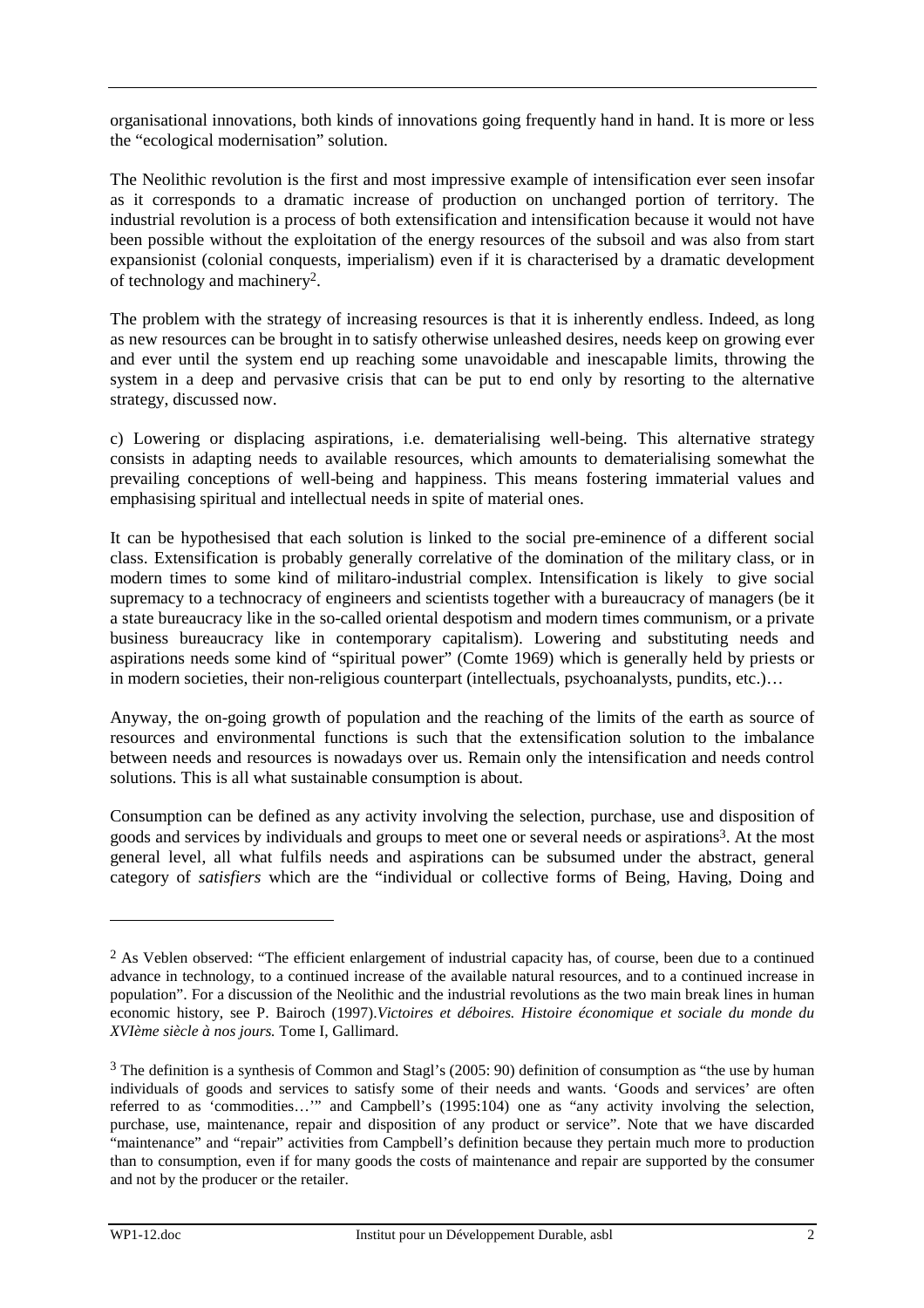Interacting" (Max-Neef 1992:30) whereby an individual or a group actualize and satisfy its needs. Satisfiers refer to the different material and/or cultural objects and institutional arrangements by which needs are satisfied, of which goods and services are only a special kind. It follows that consumption is the satisfaction of needs or wants by means of goods and services. What is unclear is if the concept of consumption should be restricted to market-based, commercialized goods ("Commodities") and services or if it encompasses also non-commodities such as home-made goods and non-commercial services. In the latter case, consumption would refer only to non-public goods and services, i.e. those whose consumption by one agent reduce consumption by others (rivalry) and of the consumption of which it is possible to be excluded (excludability).

Consumption is crucial for sustainable development simply because it is crucial for people's well-being and flourishing. Indeed, the final objective of sustainable development is to secure opportunities of well-being for all humans whatever their precise time and space location. Well-being, in turn, can be defined as the adequate<sup>4</sup> satisfaction of human needs and aspirations, notably by way of consuming. Therefore, the ultimate concern of sustainability is to ensure adequate consumption for future generations. But, as Agenda 21 put it: "the major cause of the continued deterioration of the global environment is the unsustainable pattern of consumption and production, particularly in industrialised countries". Yet, it gives no definition of the notion of "pattern of consumption" nor of sustainable consumption. The latter came two years later in 1994 at the Oslo symposium where sustainable consumption was defined as: "the use of goods and services that respond to basic needs and bring a better quality of life, while minimising the use of natural resources, toxic materials and emissions of waste and pollutants over the life cycle, so as not to jeopardise the needs of future generations." The link with the ordinary concept of consumption as economic activity came four years later, in 1998 at a workshop on "Consumption in a sustainable world" organised also in Norway by the International Institute for Environment and Development and where it was claimed that "the focus of sustainable consumption is on the economic activity of choosing, using and disposing of goods and services and how this can be changed to bring social and environmental benefit". (Jackson 2006: 5).

## **2 Towards consumption efficiency: a decomposition analysis**

To be sustainable, development must be as efficient as possible in its use of scarce, costly and/or nonreproducible resources. Sustainability could thus be measured by an indicator of productivity of valuable resources (or of material efficiency) in the well-being production process. Nørgärd (2006) has recently provided a useful formulation of this in the consumption domain. Nørgärd decomposes what he calls "overall-efficiency" as the interplay of 4 "local" efficiencies: satisfaction efficiency, service efficiency, maintenance efficiency and throughput efficiency. The overall efficiency ratio between the final output (satisfaction) and the primary input ("eco-sacrifice") is thus disaggregated in a succession of interrelated intermediary ratios, as follows:

### **Overall-Efficiency = Satisfaction/ Eco-sacrifice**

### = **Satisfaction/Service \* Service/Stock \* Stock/Throughput \* Throughput/Eco-sacrifice**

The formula is best understood by starting from the last ratio, the **Throughput/Eco-sacrifice** ratio or throughput efficiency which expresses the productivity of the production process with respect to environmental resources. Then comes what Nørgärd calls the "maintenance efficiency" which refers to the durability, reparability, etc. of the stock of goods. The **Stock/Throughput** ratio is the converse of the goods replacement rate, i.e. the number of new goods entering the stock with respect to the size of the existing stock. The service efficiency refers to the number of services provided by a given stock of

<sup>4</sup> Adequate, i.e. neither insufficient nor excessive.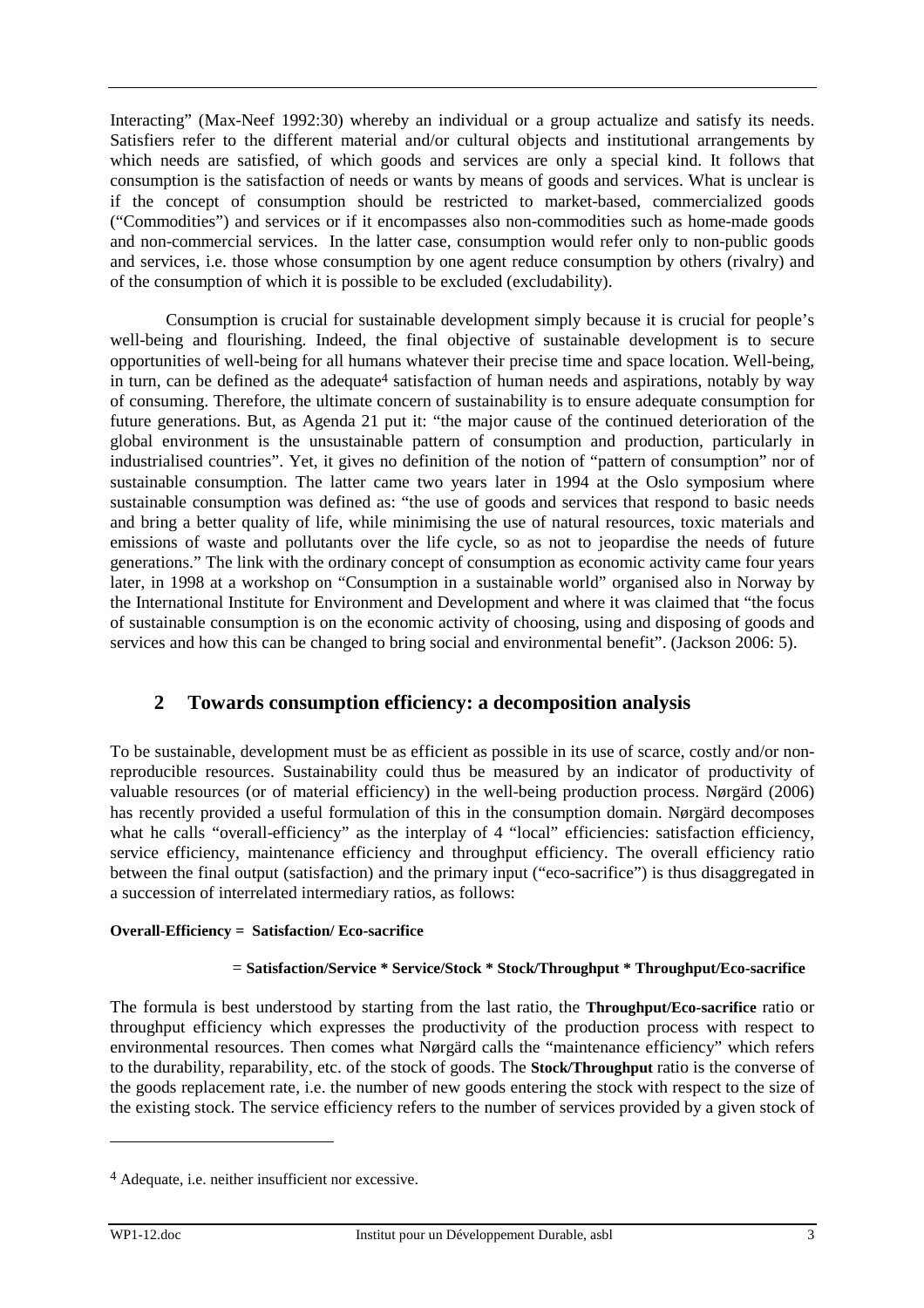goods. This has mainly to do with the way the goods are appropriated and used. For instance, the **Service/Stock** ratio is higher for a taxi than for an individual car, because the former is used the whole day long by many customers, while the latter is most often used only twice a day by one customer only. Finally, the satisfaction efficiency refers to the satisfaction brought by the service. For instance, in the current traffic conditions in town, the mobility service brought by the individual car is less and less satisfying. As Nørgärd (2006, 18) observes:

"The reason for adding satisfaction efficiency … is that in the affluent part of the world, *marginal*  satisfaction of increasing services from the market seems to be very low and declining, maybe even below zero."

Nørgärd's analysis of consumption efficiency shows how limited and partial are public and business policies that focus exclusively on the throughput efficiency ratio by aiming only at *decreasing the mass of materials in products*. This is only one part, and perhaps not the most important one, of the answer to the issue of sustainability of our production and consumption patterns. However it is probably the easiest to put at work in a capitalist and technology-driven economy (and culture) because it doesn't challenge their fundamental growth and production orientation. Actually, the more you go from the right of the formula to the left, the more you move away from what is taken-forgranted in our industrial societies and bring into question their deepest and unconscious cultural underpinnings. Indeed, going one step further than the eco-efficiency or "decoupling" policy, a more demanding ecological modernization approach would act also upon the "Stock/Throughput" ratio by encouraging more durable goods and struggling against the "planned obsolescence" of many so-called "durable" goods. This means (Geiser 2001) extending the useful life of multi-uses products<sup>5</sup>, designing products for upgrading and adaptation but also for reconditioning and remanufacture and for repair and reuse.

Service efficiency expresses the rate of service acquired from the consumer's stock of goods (durable and non-durable). One effective way to increase service efficiency is to substitute services for products, like in the above mentioned example of the taxi vs. the individual car. Another strategy in this respect is to foster the sharing of products, as for instance in car sharing. More generally, where the use pattern of a product involves long periods of disuse or the acquisition costs are high, products may be shared among multiple users. Examples are numerous (Geiser 2001, 324): ladders, lawnmowers, washing and drying machines in residential areas; tool and equipment rental stores allowing customers to share the services of hardware and avoid individual purchases; video rental stores giving customers a wide choice of films by sharing the services provided by the individual DVD machines, etc.

Finally, the satisfaction/service ratio expresses the fact that the ultimate goal of consumption is wellbeing, happiness or needs satisfaction. Clearly, some satisfiers are more efficient than others in bringing satisfaction, or well-being. We will come to this in detail later.

Actually, Nørgärd's analysis – which is itself based on an equation proposed by Daly (1991) – is close in its inspiration to Common's suggestion of assessing sustainable development as the ratio between well-being and environmental pressure. More precisely, he proposed to use as indicator of sustainable development the following ratio

$$
S_{it} = WB_{it}/GHG_{it}
$$

Where:

<sup>5</sup> On the contrary, one-use products are those that are totally exhausted (except for wastes and pollutions) in the act of consuming, like food, fuel, drugs, etc.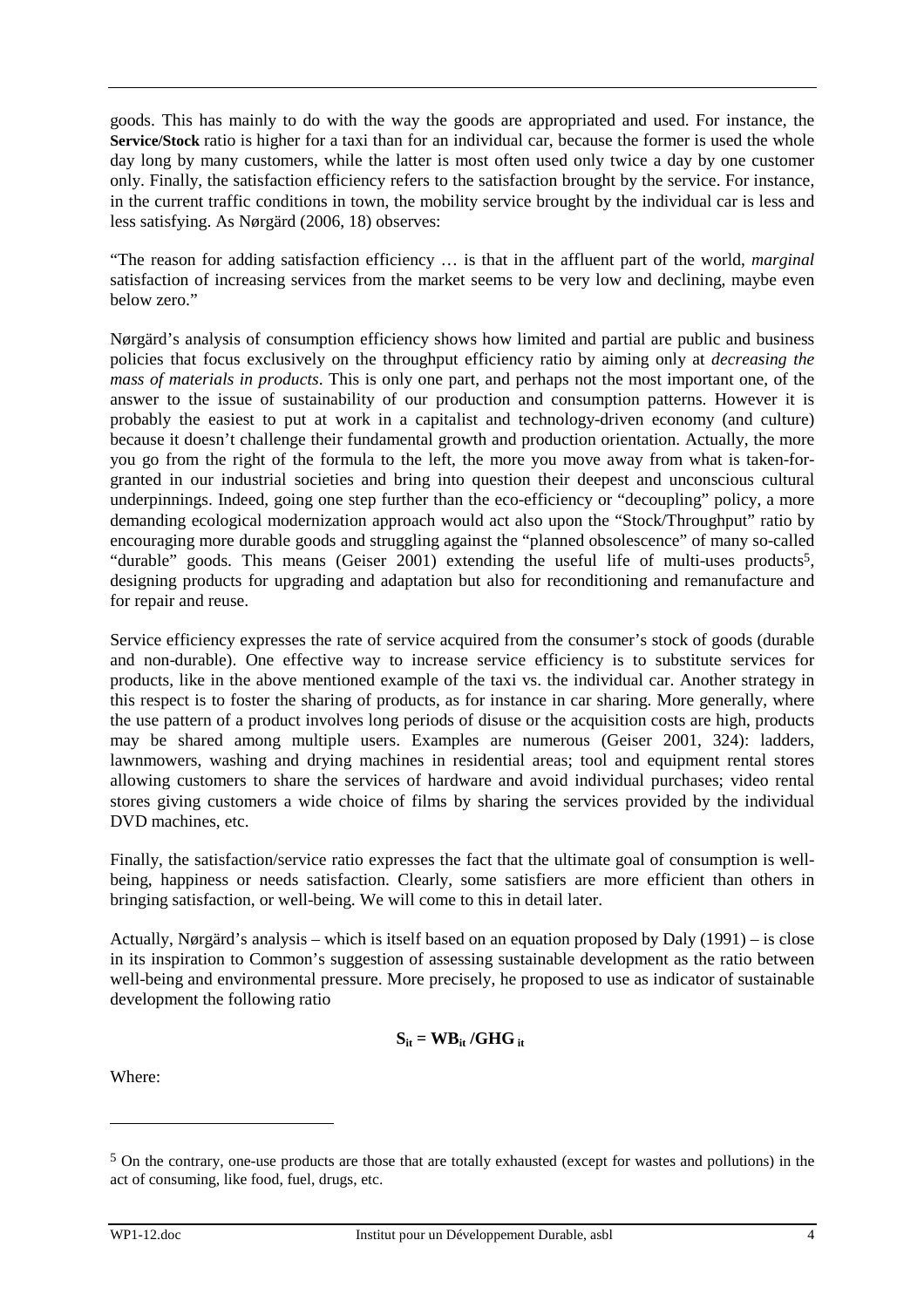- $\bullet$  S<sub>it</sub> : the sustainability of country *i* at time *t*
- WB<sub>it</sub> = the level of well-being in country *i* at time *t*;
- **GHG**<sub>it</sub> = Green House gas emissions of country *i* at time *t*.

As indicator of well-being, Common uses the product of life expectancy at birth with the reported level of subjective well-being of the population. We will not discuss here this interesting (but debatable) idea and leave open for the moment the problem of measuring and evaluating well-being. On the other hand, we prefer to use the general idea of "Ecological Footprint" (without necessarily endorsing the way it is currently measured and used) as indicator of environmental pressure rather than the more limited GHG. We propose therefore to start with the following formula, where EF for "Ecological Footprint" replaces "GHG" and the subscripts have been dropped:

#### $S = WB/EF$  (1)

Following Nørgärd's approach (and long before him, Kaya's decomposition in the climate change context), formula 1 unfolds as:

$$
S = (WB/C) * (C/EF) \qquad (2)
$$

Where  $C =$  Commodities. **(WB/C)** refers to the productivity of commodities in terms of well-being and **(C/EF)** to the intensity of commodities in natural resources.

Formula (2) shows that sustainability can be improved by increasing **(WB/C),** by increasing **(C/EF)** or both, that is by decreasing the intensity<sup>6</sup> in commodities of well-being, by decreasing the intensity in resources of commodities or both.

Things can be disaggregated further. The term **(WB/C)** can be expressed as:

### (**WB/Se) \* (S/C)**

**"Se"** refers to the notion of service as used by Nørgärd (like in the context of energy and not as used in the national accounting context). Indeed, what matters for the energy consumer is not energy as such (Kw/h) but the lighting, mechanical power, etc. brought by energy. Likewise, what matters for the user of a TV-set is not the TV-set as a thing but the services it provides in terms of TV-programs, etc. One way to define the notion of service in a need-satisfier framework is to define it as the interface between the satisfier and the need or as the "satisfying virtue" of the satisfier.

**WB/Se** stands for the productivity of the services in terms of well-being and (Se/C) for "consumption efficiency", the productivity of commodities in producing services**.** The full formula then becomes:

$$
S = (WB/Se) * (Se/C) * (C/EF)
$$
 (3)

Formula 3 shows that there are three "pure" strategies to enhance sustainability:

1. Increasing the (WB/Se) ratio by decreasing Se while maintaining or increasing WB. This amounts to partly disconnecting well-being from services. It could be called the *dematerialization* of needs satisfaction strategy.

 $6$  The intensity in resource R of a production P is the inverse of the productivity of the resource R in production P. In others words productivity is measured by the ratio P/R and intensity by the ratio R/P. The more productivity, the less intensity and vice versa.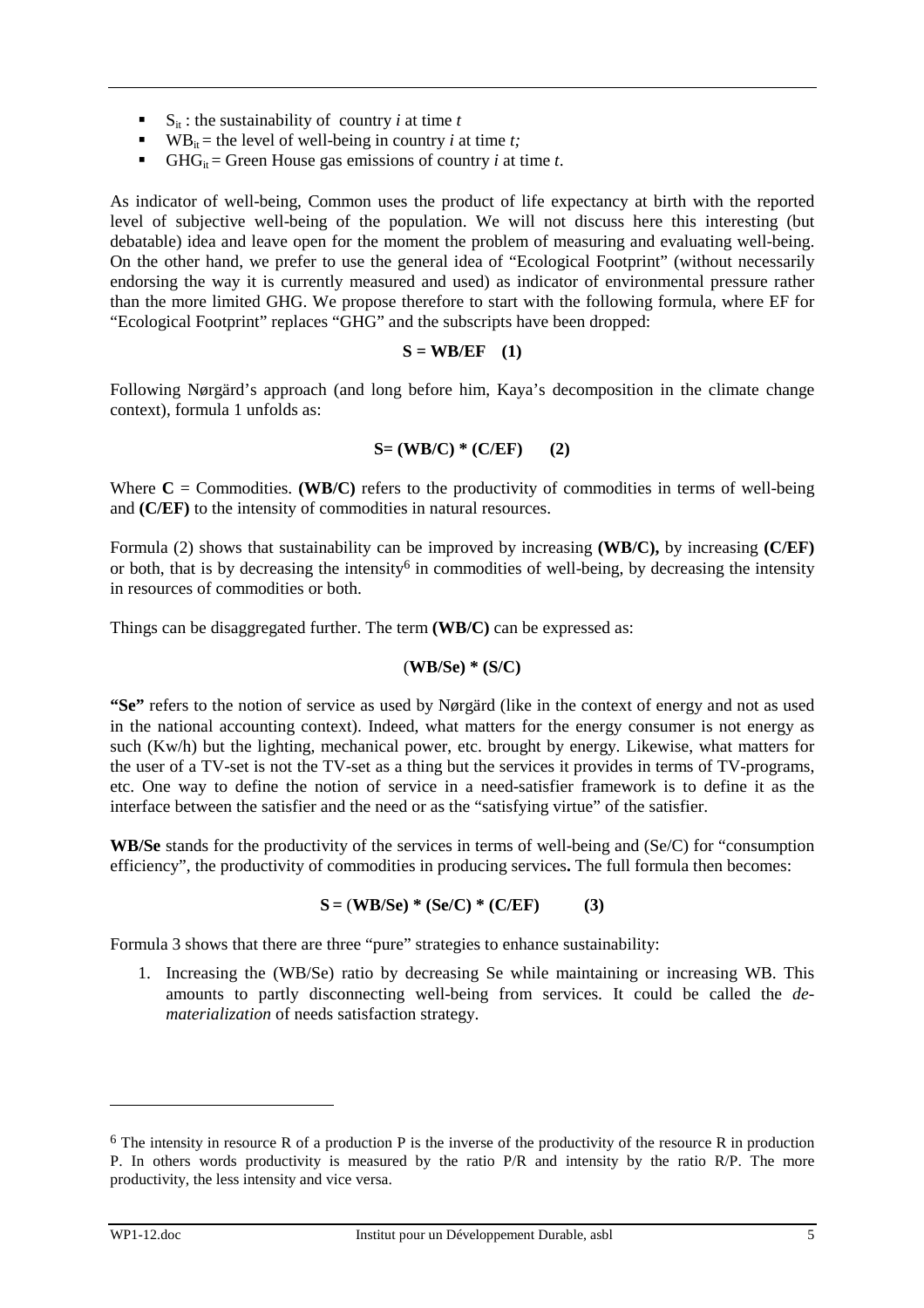- 2. Increasing the ratio (Se/C) by decreasing C. It could be called the *de-commoditization* (of needs satisfaction) strategy. We will refer to it later as "modal split" in modes of provision strategy.
- 3. Increasing the (C/EF) ratio by decreasing  $EF<sup>7</sup>$ . This strategy aims at decreasing the energy and materials content of consumption. It is what ecological modernization is all about with its well-known motto of "Factor 4", a 75% reduction in natural resources uses of consumption.. We will not develop this strategy anymore because it is already well-known in the sustainable development community.

An effective transition to sustainable consumption will be a mixed strategy acting on the three ratios identified here above. This means that innovations cannot be restricted to technology and, more importantly, that it is certainly illusory and probably counter-productive to rely too much on market forces and technological innovation as the ecological modernization, "market transformation" and "transition management" approaches do<sup>8</sup>. Innovations and changes will have to take place at three different levels:

- at the technological level where products and services with a lighter ecological footprint must take the place of less eco-efficient ones;
- at the institutional level where non-market based modes of provision should be promoted alongside marked-based ones;
- At the cultural level where less materialistic values and lifestyles should be developed and fostered without loss in welfare for people.

This means that the so-called "transition management" approach as it is usually conceived is insufficient. Indeed, the "transition management" discourse relies heavily on technological innovations and market forces for driving modern capitalist societies on a more sustainable development path. In other words, it remains prisoner of the "ecological modernization" approach that many such as Jalas (2006) or York and Rosa (2003) hold fundamentally technocratic and conservative, and that according to Smith and Kern (2007) transition management has failed to "reinvigorate and radicalise". On the other hand, there is growing scepticism about the capability of the ecological modernization approach to make sustainable development happen. Many scholars are convinced that the transition to sustainable patterns of consumption will need much wider and deeper transformations than what the advocates of ecological modernization are ready to consider. Jackson (2005:1) for example maintains that sustainable development needs lifestyles changes that are not reducible to improvements in resource efficiency: "There is an emerging realization that efficiency improvements cannot, by themselves, achieve the kind of 'deep' environmental targets demanded (for example) by the Government's climate change programme. Attention must also be focussed on the scale and pattern of consumption. This task, in its turn, involves policy-makers in the need to understand and to influence consumer attitudes, behaviours and lifestyles".

Or, as Lintott (2007:42) puts it "...it is not enough to improve the efficiency of production in order to achieve more consumption for less ecological damage; it is necessary to improve efficiency of consumption so as to achieve more welfare for less consumption. And it is necessary to end consumerism, and not merely to reduce the ecological impact associated with a particular level or pattern of consumption".

<sup>7</sup> Note that Nørgård's last two ratios are aggregated in our (C/EF) formulation. This means that we don't make a distinction between Nørgård's maintenance efficiency and throughput efficiency.

<sup>8</sup> See Jalas (…for example : "Mere efficiency engineering is a naive solution to the environmental problems of production and consumption, and hardly promoted as such".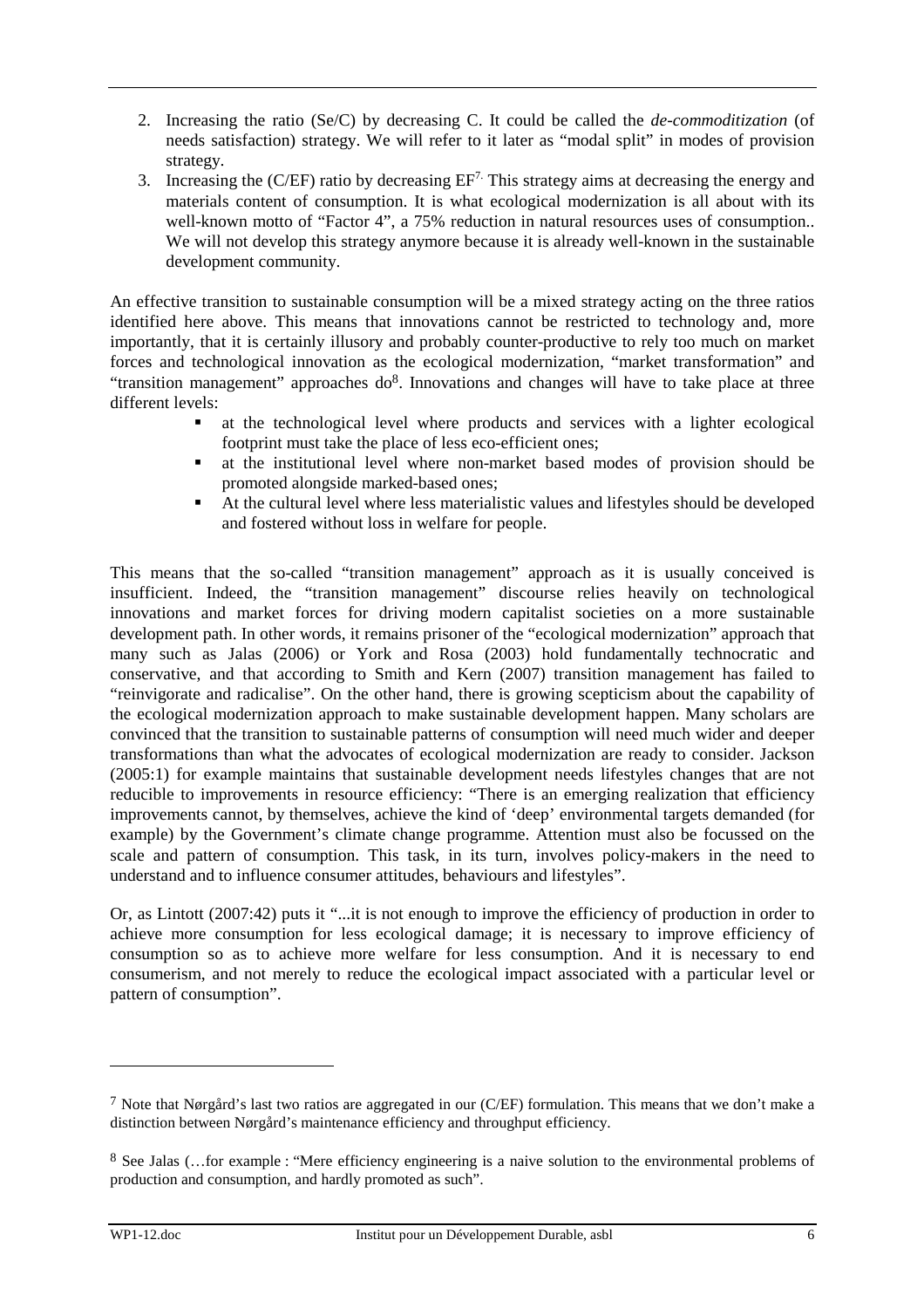Likewise, Shove who seems sometimes to endorse the "transition management" approach states the point very clearly: "Environmental policies that do not challenge the status quo – in terms of division of labour, resources and time, or social and cultural representations of the good life – have the perverse effect of legitimising ultimately unsustainable consumption patterns of consumption." (Shove, 2004:116).

## **3 A three-tiers framework**

In order to act effectively on the three ratios identified here above, consumption policies should be based on a correct understanding of the complexity of consumption and, in particular, of its multilevel structure.

Consuming like many other behaviours can be apprehended at several levels of social reality. More precisely, one can distinguish (Desjeux 2006)

- A macro (socio-cultural) level where consumption is referred to the general cultural values, norms and meanings characteristics of whole societies or civilizations as analysed by anthropology, history and macro-sociology
- A meso (technico-institutional) level where consumption is analysed in terms of systems of provisions (Fine and Leopold 1993) or modes of provision (Gershuny 1983) that can be defined as regular patterns of interactions actors-actors and actors-objects (commodities, techniques…) in different institutional settings such as markets, communities and families. It is mostly at this level that macro-economists and sociologists consider consumption.
- A micro (psycho-socio) individual level where consumption is analysed in terms of cognition, motivations, emotions, experiences, etc. Psychology, consumer research and micro-economics are here at home.

The three levels and their interactions are presented graphically in figure 1 below.



Figure 1.A multi-level framework for consumption analysis and scenarios

On find at the bottom, the individual as an actor motivated by needs and aspirations originating in his/her genetic and cultural heritage and the psychological dispositions coming from her/his primary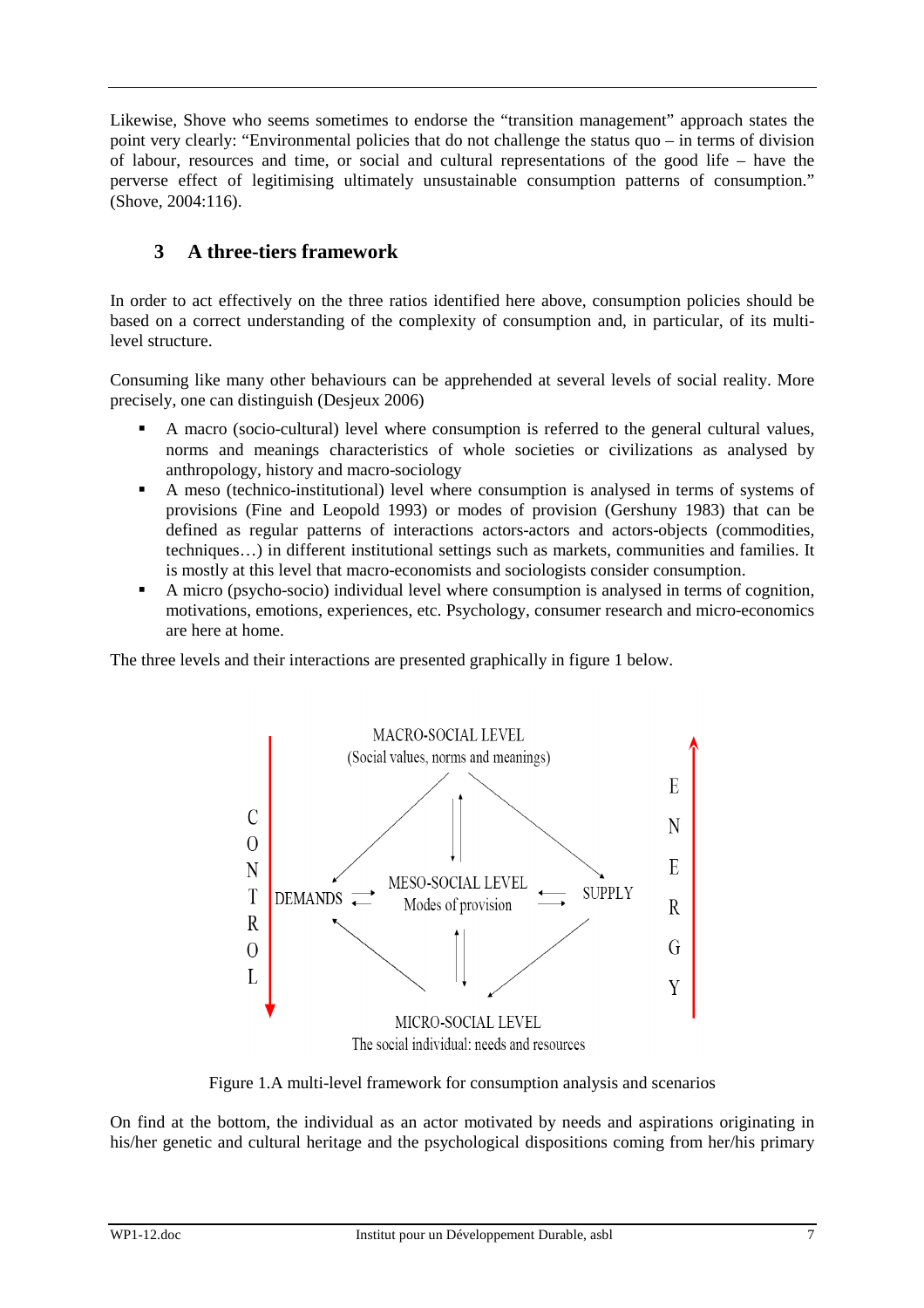education<sup>9</sup>. It follows that basic fundamental needs vary in intensity and salience from individual to individual according firstly to their specific genetic and psychological heritage and, secondly, to their age and the physical and mental state that result form their personal history<sup>10</sup>. The "energy" fuelling the individual will be different and leading to different aspirations and motivations. On the other hand, these aspirations and motivations are always sifted, "translated" and channelled by institutions and culture which vary from era to era and from society to society. More precisely, aspirations are moulded by cultural norms, beliefs and values that shape them as specific demands for (access to) socially and institutionally controlled resources.

Indeed, in order to be satisfied, needs must be changed in legitimate *demands* for what society in general considers adequate satisfiers (goods and/or services). On the other hand, demands are nothing else than claims on some share of socially controlled resources. The share of social resources accessible to any individual depends on the structure and quantity of **entitlements** s(he) is endowed with. The concept of entitlement has been forged by Sen (1981) in the context of his theory of famines. Indeed, Sen argued (quite convincingly) that far from resulting automatically from a decline in food *availability*, almost all famines result from a decline in *accessibility* of food for specific social groups or large portions of population due to a loss of their entitlements, that is their (socially legitimate) ability to command (i.e. purchase, command, receive or borrow) food. Thus, entitlements consists of assets, income, power, rights and claims for solidarity. Taking into account the fundamental importance of reciprocity (Gouldner 1960) as underlying principle of justice and sociability, entitlements are always regulated by some kind of reciprocity (direct or indirect, immediate or differed, more or less strictly balanced or not). As will be seen later, institutions differ mostly by the kind of reciprocity they enact.

The interplay between the three levels can be illustrated with the example of food. Nutrition is of course a stringent biological requirement at the individual level and one of the main driving factors of human behaviour. It is associated with numerous physiological and psychological processes and the way it is satisfied (quantitatively as well as qualitatively) is of the utmost importance for objective health (allergies, cancers<sup>11</sup>, heart diseases, etc.). On the other hand, nutritional requirements vary according to age, gender, personal circumstances (pregnancy, breast feeding, illness), and activity.

Despite – or, perhaps, precisely because of – these deep biological determinations, the way the need for nutrition is satisfied in every society, is through and through culturally and socially framed by norms, values, meanings and symbols which stipulate what can be ate, how, where, by and with whom, when (season of the year, during feast or on daily basis, at what hour of the day…), in what circumstances. For example, in every known society there exist irrepressible disgusts for one or another otherwise eligible animal, disgusts linked explicitly or implicitly to what anthropologists call

<sup>&</sup>lt;sup>9</sup>The immaturity of the baby at birth – compared to superior mammals – and the length of its dependency to adults that ensues has deep implications for the structuring of the adult personality and behaviour.

 $10$  It follows that a society where only 5% of the population is more than 65 years old cannot be identical with respect to individual needs to a society where this proportion amounts to 30%.

<sup>&</sup>lt;sup>11</sup> According to Cummings and Binhgam (1998), up to 80% of bowel and breast cancers are preventable by dietary change. Diet is also responsible of many lung, prostate, stomach, oesophagus and pancreatic cancers.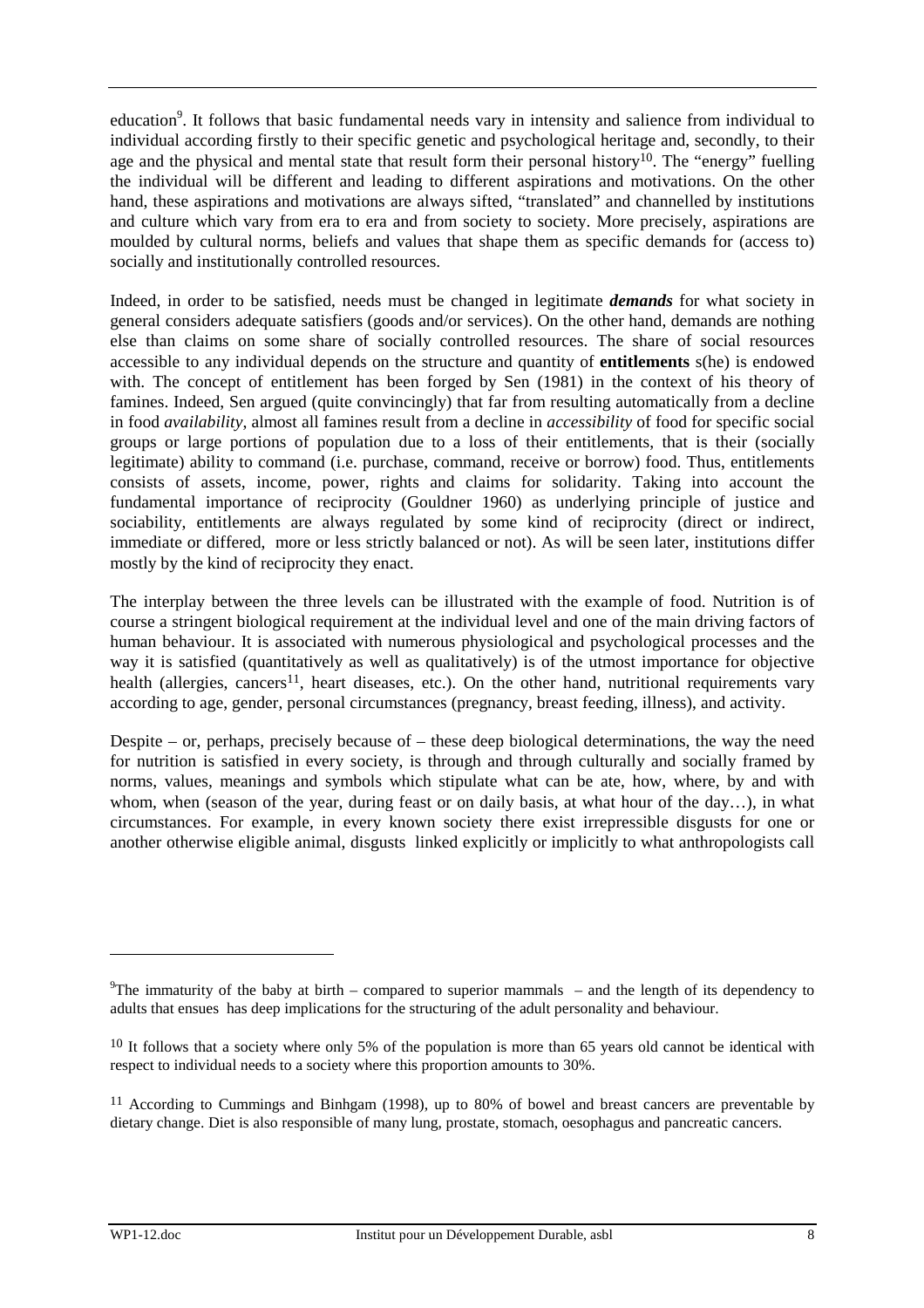a "taboo".12 Another example of the social and cultural framing of nutrition is the importance of food sharing in human societies.<sup>13</sup>

This translates, at the meso-social level, into various institutionalised practices turning around the acquisition, the preparation and the eating of food. Despite important differences in the institutional setting of nutrition across societies, it is almost always in the family context that food is prepared, shared and eaten. However, food and the sharing of meal play also a fundamental role in friendship, community relations (think for example at the importance of the communion in Christian religion), professional and political meetings, etc. This means that, except in very infrequent circumstances (starvation), eating corresponds to much more than the sole satisfaction of hunger (nutritional need). It is associated with the fulfilment of others needs: identity, status, security, social interactions (meals are usually taken in common, with family members, relatives, friends, etc.), communication and information (conversation is an important component of the pleasure of the meal), etc.

As Fine and Leopold (1993) put it ''(human) food is not fodder; humans do not feed…it is apparent that what is consumed is not obviously determined by physiological or biological needs. Psychological needs also play a role''. In short, if the need for food is basically biological, it is also psychological and its expression and satisfaction is framed and channelled by the cultural and social institutions in which the individual is immersed with the results that it is almost always intertwined with many other (psychological and social) needs.

So, one can conceive of the three hierarchical level as irrigated by two opposite flows: one flowing from the lowest to the highest level and carrying the energy (motivation) arising from the individual wants to satisfy their needs, another one flowing from the highest level towards the lowest and carrying the information shaping the social and cultural conditions of "legitimate "needs satisfaction<sup>14</sup>.

### **3.1 The micro-level: a needs theory of the consumer**

The currently dominant (at least in the first world) un-sustainable patterns of consumption have been, for long, supported and legitimised by the utilitarian, neo-classical model of the "sovereign" (free from any social influence) maximising consumer with limited resources but unlimited desires and wants. On the other hand, many contemporary anthropologists and sociologists advocate a vision of the consumer immersed in an immaterial world of communication and of consumption as first and foremost a manipulation of symbols and meanings almost totally devoid (or oblivious) of material constraints and functions. Douglas and Isherwood (1979: 40-1) have given a particularly provocative expression of this kind of approach when writing: "If it is said that the essential function of language is its capacity for poetry, we shall assume that the essential function of consumption is its capacity to make sense… Forget that commodities are good for eating, clothing, and shelter; forget their usefulness and try instead the idea that commodities are good for thinking; treat them as a nonverbal medium for the human creative faculty." Despite its apparent (blatant?) absurdity, this position has

<sup>&</sup>lt;sup>12</sup> See Simoons (1994) for an analysis of taboos on the consumption of pork, beef, chicken and eggs, horseflesh, camel, dog and fish.

<sup>13</sup> « Humans share food unlike any organisms do. Many other animals, including eusocial insects (bees, ants, termites); social carnivores (lions, wolves, wild dogs); some species of birds (e.g., ravens) and vampire bats actively share food. However, the patterning and complexity of food sharing among humans is truly unique." (Kaplan and Gurven, 2005, p.75)?

<sup>&</sup>lt;sup>14</sup>This idea is borrowed from T. Parsons (1951) who uses it in a slightly different context.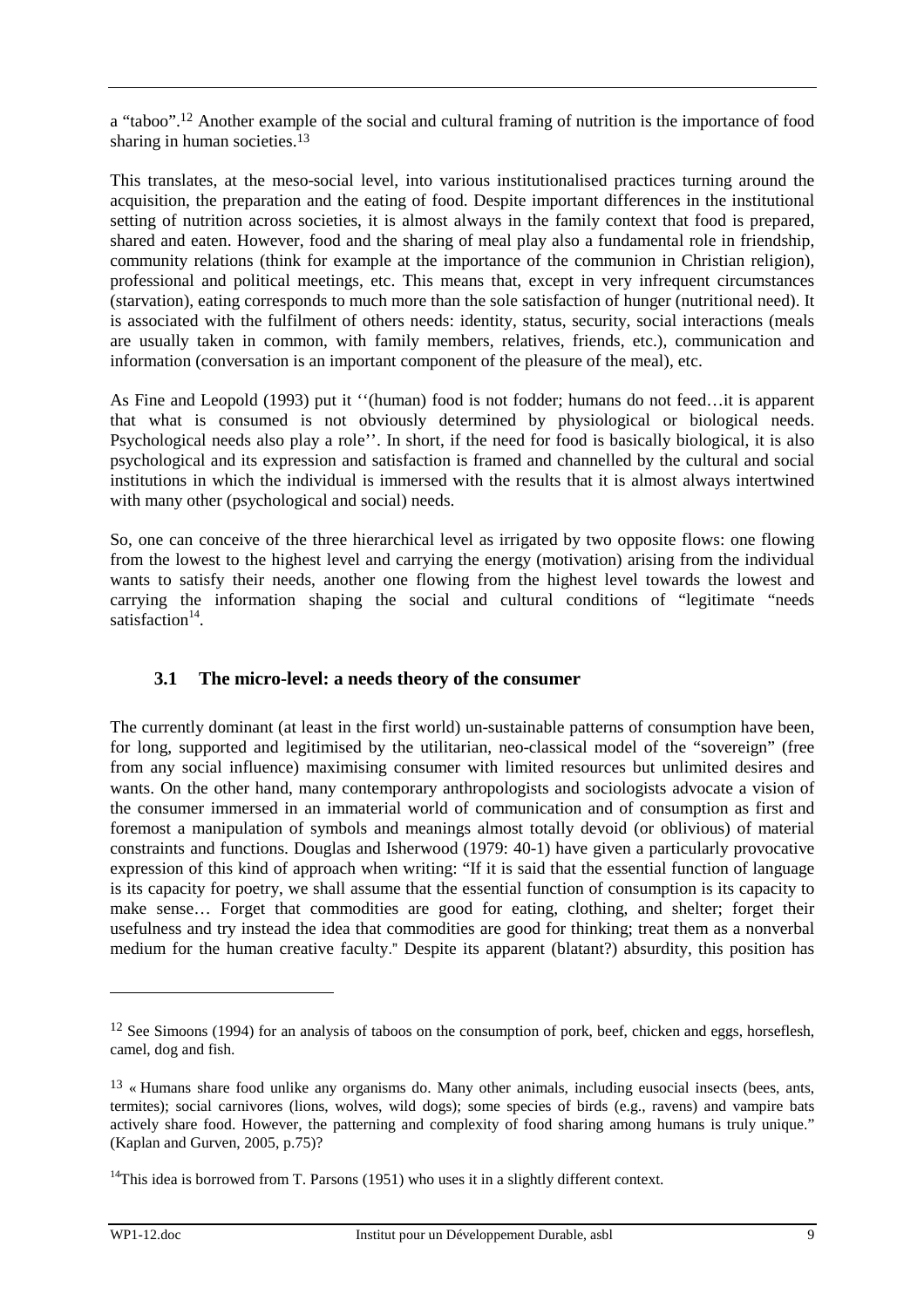inspired an enormous number of researches and studies in the sociology of consumption. As Warde (1997) noted at the very beginning of his book on food consumption in Great-Britain:

"This book arose from dismay about shifting fashions in sociology. A decade or more of analysis, founded in political economy and developing a materialist perspective on social life, seemed suddenly to be abandoned for a mode of studying culture which operated with wholly antithetical assumptions, according signs, discourses and mental constructs an exclusive role in understanding social activity… My ultimate theoretical concern is to reconcile the achievements of materialist and cultural analysis, which here takes the form of seeking to understand systematically the interrelationships between processes of economic production and patterns of consumption. Currently, the main barrier to this endeavour is the inadequacy and inconsistency of accounts of consumption."

Amazingly, the visions of the neo-classical economists and the one of these "post-moderns" anthropologists and sociologists converge in their denial of any relevance of needs theory in explaining (and more importantly controlling) consumption. But the concept of need is crucial in sustainable development. Admittedly, it is far from being uncontroversial. Briefly, they are two possible uses of the need concept; as en end or as a mean; as a noun or as a verb. In the sentence "A needs X", X is a verb and is to be understood as a mean for reaching an unspecified and implicit goal. In its full formulation it would read "A needs X in order to Y". Example: "A needs a drug  $(X)$  in order to cure her illness (Y)". But, in Brundtland's definition as well as in the need theories of Maslow, Max-Neef, Galtung and many others, need is a noun and refers to a goal. It would be written "X is a need of A". "Self-esteem", "security", "love", or "participation" are examples of needs as goals. However, the fact that if left unsatisfied, people are likely to endure some ill-being suggests that even in their substantial sense needs might be considered as means for the overarching goal of well-being. Therefore, it is probably sensible to consider them as constituents of well-being, as "what-is-to-besatisfied" in order for man to flourish or to reach a satisfactory level of well-being<sup>15</sup>.

We need alternative, more realistic, models of individual behaviour than the "insatiable" consumer model of neo-classical economists or of post-moderns sociologists. Amongst the different possibilities (for a review see van den Bergh, Ferre-i-Carbonell, Munda 2000), post-Keynesian consumer theory offers a sensible needs-based alternative. This model takes its roots in the writings of post-keynesian economists like Joan Robinson, Luigi Pasinetti, and some others. Post-Keynesian consumer theory puts forward 6 basic principles (Lavoie 2004):

- 1. The principle of procedural rationality. Contrary to neo-classical economics, post-keynesian micro-economics discards the "substantial rationality" assumption and endorses the "satisfycing" or procedural rationality framework. The latter emphasises the uses of "rule of thumb" by real economics agents (including the consumers) in decision-making.
- 2. The principle of satiable needs. This principle is compatible with the decreasing marginal utility assumption of neo-classical economics but only after a certain threshold has been reached in the satisfaction of the need. It has as consequence that, whatever the change in prices, no additional unit of a good is purchased if the consumer has already reached the satiation threshold. Another consequence is the acknowledgement of a hierarchy of needs: some needs are more basic than others and will be fulfilled in priority. Also, some are more easily and quickly satiated than others. This approach makes room also for a distinction between wants and needs (Lutz and Luz 1988): wants evolve from needs; they constitute various preferences within a common category or level of needs.

<sup>&</sup>lt;sup>15</sup> For a thorough and illuminating discussion on these questions see Jackson, Jager and Stagl (2004).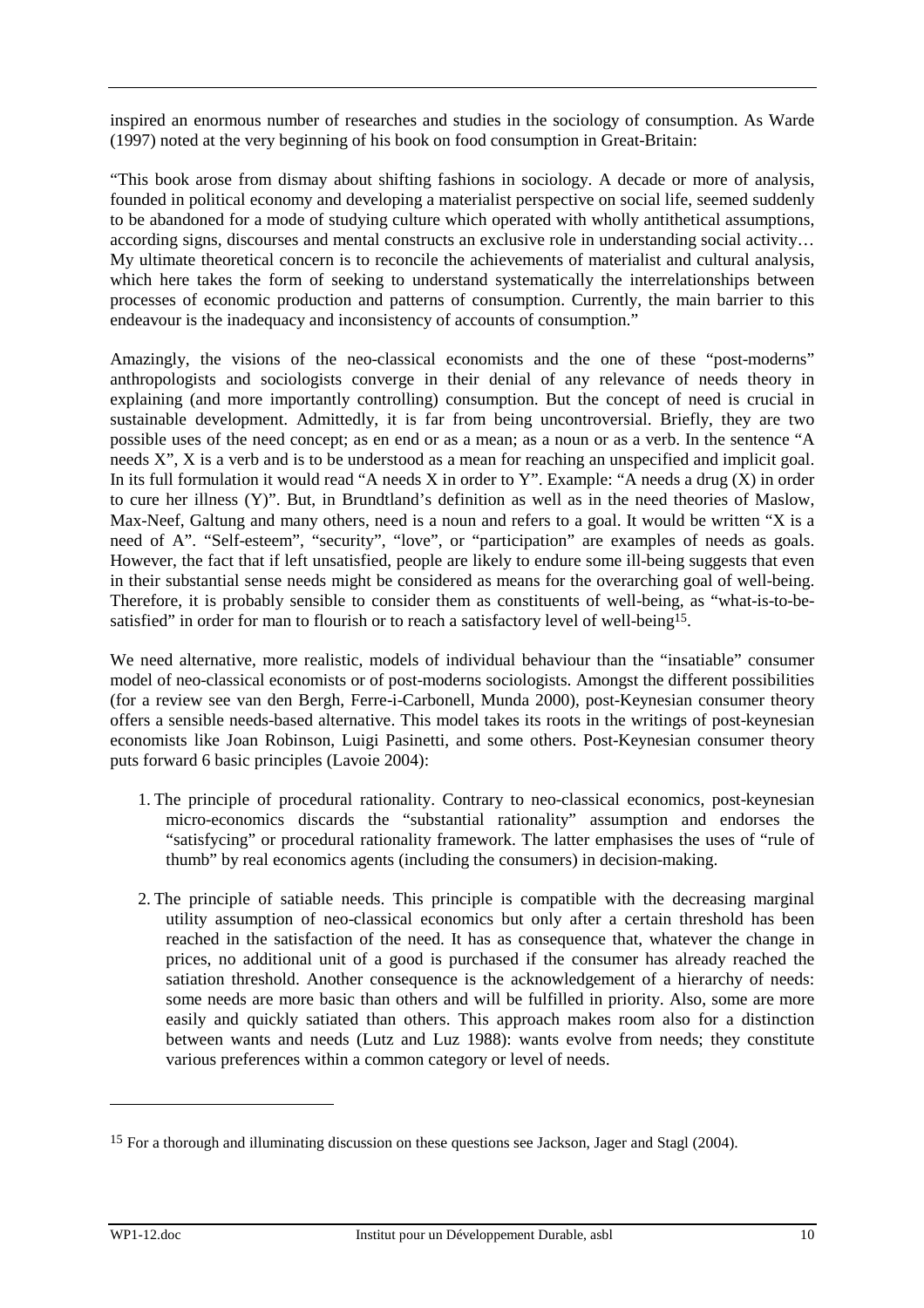- 3. The principle of separability of needs. Needs (and expenditures) are clustered in categories. This means the consumer makes first an allocation of her/his budget among needs or categories of commodities and then spends that allocation among the various wants or subgroups of each needs, independently of what happens to other needs. There will be no substitution between categories or needs but only inside subgroups. On the other hand, a change in the overall price of a group of goods corresponding to a given need will have repercussions on the budget allocation of all needs. For example, a general increase in food prices will induce consumers to re-allocate their budget between food, housing, clothes, leisure, etc. expenditures. On the contrary, a change in the relative prices of some foods will trigger substitutions but only inside the food category.
- 4. The principle of subordination of needs. There is a hierarchy in needs, at least there is a distinction between necessities (necessary needs) and discretionary ones. According to the principle of separability and to the principle of subordination, households allocate first their budget between necessities and discretionary needs. Actually, "all the previous principles culminate in the hierarchy of needs: needs are separable and the most basic needs are first taken care of in their order of priority, until they are satiated at some threshold level."(Lavoie 2004, p.645).
- 5. The growth of needs. A consequence of the subordination of needs, when a need has been fulfilled up to a satisfying threshold, households start attending to the next upward need in the needs hierarchy, at least if enough income is left after providing for inferior needs. It follows that any growth of income leads to a growth of needs. Therefore, the fulfilment of new needs and the purchase of new goods or services are related to income effects and income effects are much more important than relative prices ones in the evolution of consumption.
- 6. The non-independence principle. Contrary to the standard assumption of neo-classical economics, consumers' preferences and behaviours are non independent one from another. Consumers imitate each other, learn from each other or want to distinguish themselves. Most of all, their decisions are influenced by commercials and other marketing practices.

These principles make sense and most of them are corroborated by empirical research, be it experimental or observational. In particular, the assumption of lexicographic preferences that underpins all of them (with the exception of principle 6) is consistent with many empirical findings, notably in environmental issues (Spash and Hanley 1995). Look, for example, at the evolution of households expenditures in France between 1960 and 2000 (Langlois 2005). Predictions form the post-Keynesian consumer theory are corroborated for categories such as food whose share in total expenditures decreased steadily from 23,2% in 1960 to 11,4% in 2000, or for clothes whose share decreased from 9,7% to 4,0%. Likewise, the expenditures on leisure and communications behave as predicted, that is increased steadily during the period. But the evolution of expenditures on housing, which everyone would consider a basic need, increased from 10,7% of total budget in 1960 to 19,1% in 2000 (it almost doubled) and private health related expenditures grew from 1,5% to 2,9%. In 1960, the three principal expenditures where firstly on food (23,2%), secondly on housing (10,7%) and thirdly, on clothes (9,7%). In 2000 the figures are: housing (19,1%), transport (12,2%) and food (11,4%). The changes that occurred might be the result of changes in the relative prices of the different categories of satisfiers of basic needs. In USA also, Segal (1998) observed a rise in the share of housing and transportation and a fall in food and clothing expenditures, in American household budget between 1970 and 1994. These changes are clearly related to corresponding variations in prices. For instance, the median sales prices for existing homes in USA rose from \$23.000 in 1970 to \$109.800 in 1994, adjusted for inflation. After having looked similarly at the evolution of prices for other "basic needs" satisfiers such as food, clothing, education, health care, transportation, etc., Segal concludes: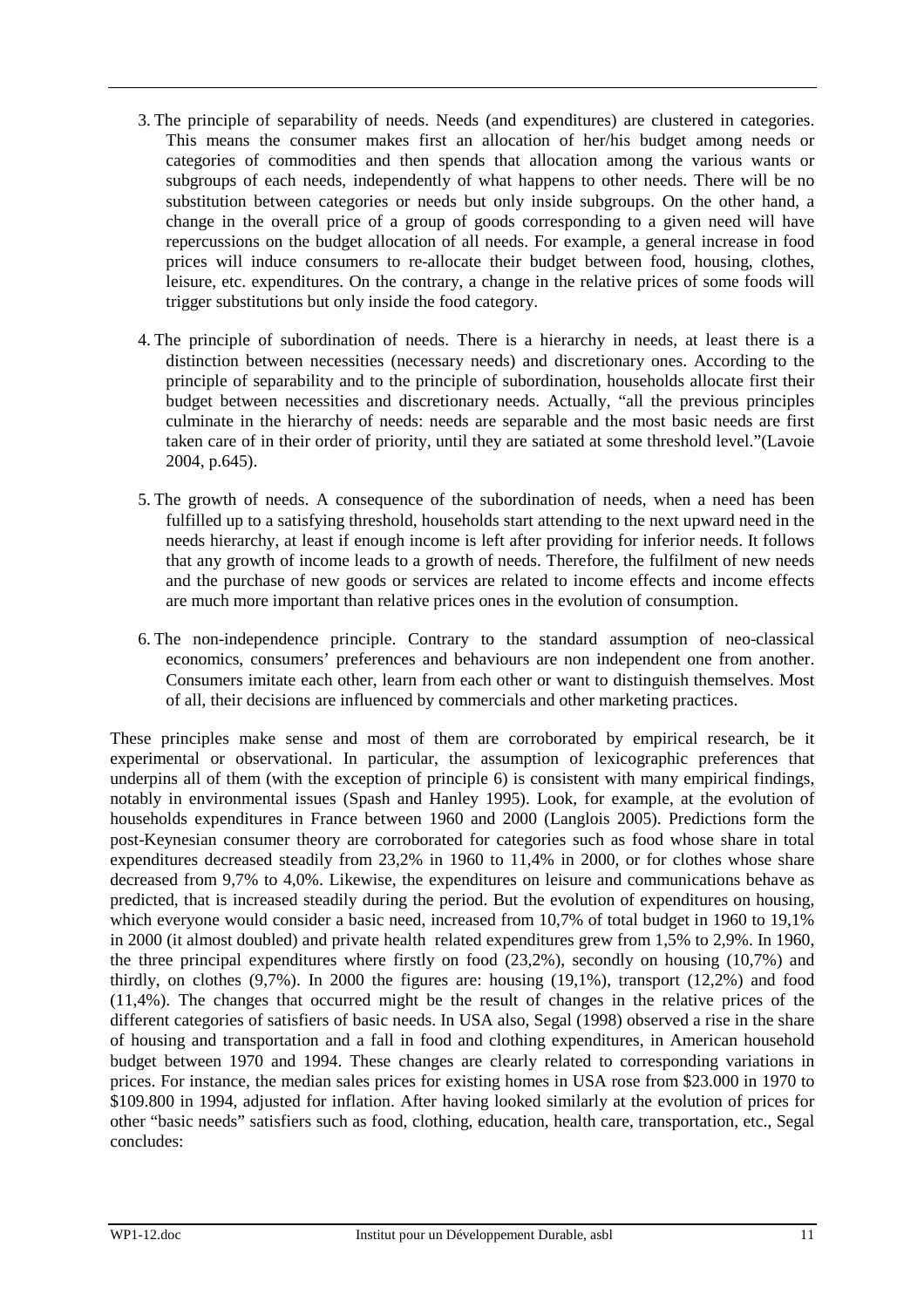"Yes, over the years Americans have increased consumption expenditures considerably. Much of this increase in household expenditure has gone to meet fundamental needs, either because needs were previously unmet or because in real terms the cost of meeting these needs has increased dramatically. What emerges is a quite different picture than that commonly portrayed with respect to our affluent society. For most Americans the subjective experience that they always need more money than they have is not to be explained by inflation in their appetites or their standards of decency ("I must have more square feet, a newer car, better furniture, new gadgets") but rather, by socioeconomic conditions that have resulted in unmet needs or in increased cost of meeting long-existing needs. This is true of housing, transportation, education and income security." (Segal, 1998, p.192). In short, according to Segal, it is the Need-Required Income" (NRI) that has raised, not the consumers' wants or desires. It is to be noted that part of this increase in NRI comes from the shift from a one-career model of family to a two-careers model which created new needs (a second car, day-caring of children, etc.).

To conclude, the post-Keynesian model seems quite plausible but it is probably incomplete and the principles of subordination and separation of needs might be too crude as they don't take into account the differences in quality of goods. On the other hand, it overlooks the importance of psychological and social needs in consumption and their association with material needs in most consuming activities.

There is another explanation of the trend of rising consumption: it would be that people have to satisfy more wants than necessary otherwise, because their wants don't fit their real (objective) needs. Figure 2 portrays the general relation between wants and needs. It shows how real objective wants might be left unsatisfied while un-needed wants might be fulfilled.



Figure 2. General relations between needs and wants (adapted from Gasper 2004:11.).

This explanation would support Max-Neefs' observation that not all "satisfiers" are equally efficient in fulfilling needs and that some can even be considered as destructive of satisfaction. In general, he argued that satisfiers could be classified as:

- Destroyers: satisfiers which, while intended to satisfy a need, make the very satisfaction of this need (and usually some others as well) impossible . Max-Neef gives the example of the arms race as destroyer of the need for security.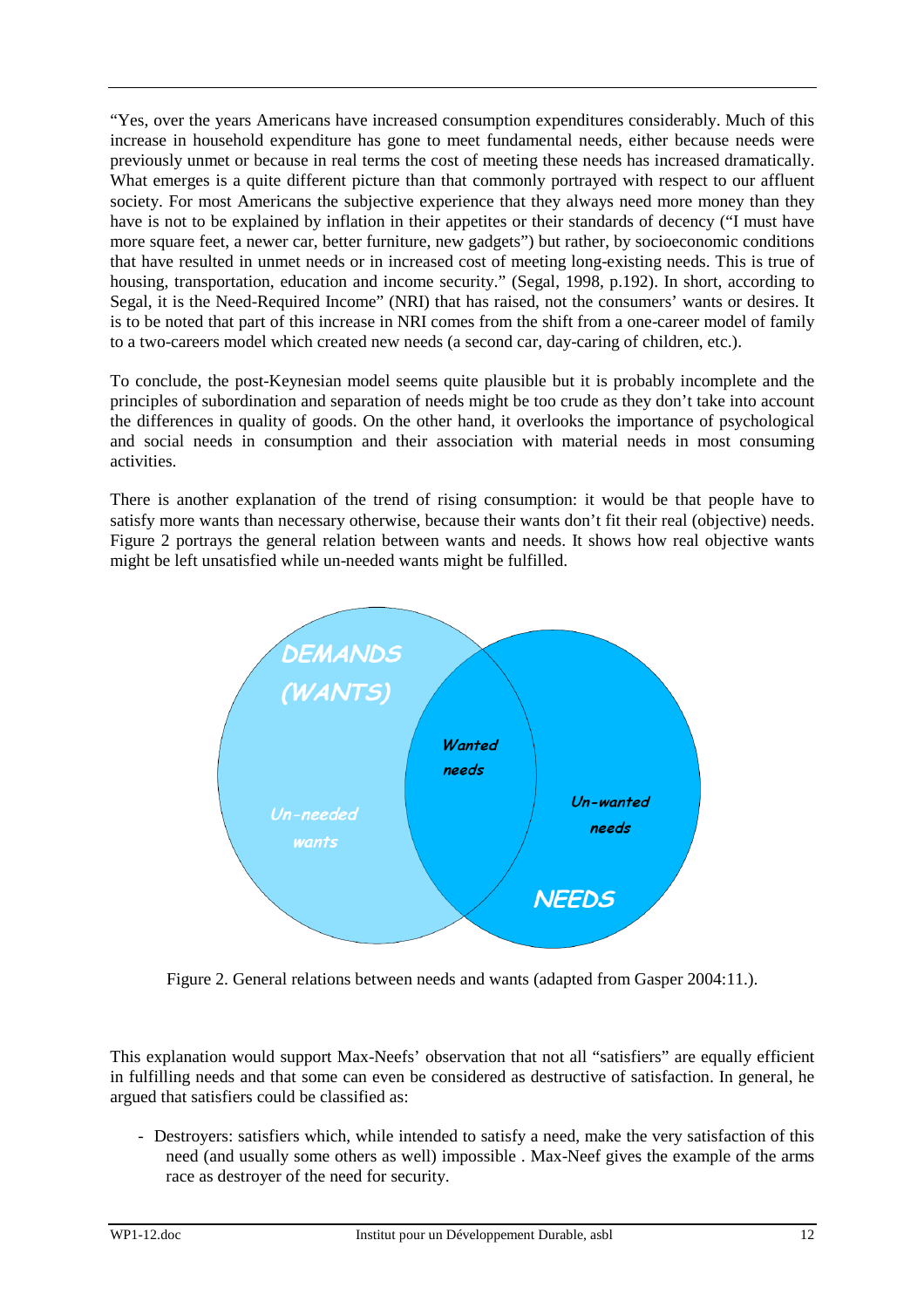- Pseudo-satisfiers: elements that generate a false sense of satisfaction of a given need. Examples given by Max-Neef are: mechanistic medicine (protection), exploitation of natural resources (subsistence), chauvinistic nationalism (identity), etc.
- Inhibiting: satisfiers that by oversatisfying a specific need hamper the possibility of satisfying other needs. As examples, Max-Neef mentions the overprotective family which by oversatisfying protection curtails the fulfilment of other needs such as identity, freedom, etc.
- Singular: satisfier specialised in the satisfaction of a particular need and neutral with respect to others. According to Max-Neef (1992: 34) "They are characteristics of plans and programs of assistance, cooperation and development".
- Synergic: satisfiers that satisfy a given need whilst stimulating and contributing to the fulfilment of other needs.
- Exogeneous or endogeneous.

This explanation is supported by Kasser and Ryan (1993) findings on the relation between the pursuit of material values and goals and a feeling of insecurity. Amongst other interesting findings, they showed, for instance, that teenagers whose parents had a less-nurturing parental behaviour were more likely to express materialistic values (Kasser 2002). Parental divorce increases also the probability of adopting more materialist goals. Researches conducted by Inglehart and his associates on differences in value orientations between whole nations seem to confirm this link between materialism and insecurity. Inglehart hypothesised two basic families of values characterizing Western societies: Materialist values, respecting the need for physical or economic security, and Postmaterialist values, transcending these immediate physical or economic needs (e.g., aspiring to greater democratization and involvement of people in the political process). Using this taxonomy, Inglehart has accumulated a body of findings (that are based on surveys of thousands of participants in more than 60 countries, including most countries of Europe and North America) that suggests that Western societies have become increasingly Postmaterialist in their orientation since the second World War (e.g., Inglehart, 1981). Their comparison of different cultures and nations led them to conclude that materialism is especially valued by a) the older cohorts of western Europeans who experienced substantial economic and national insecurity in their youth; b) people surveyed during periods of high economic inflation and c) people in poorer nations. He argued that improvements in the standard of living since the two world wars have led to decreased anxiety over basic survival needs (regular meals, a roof over one's head, etc.) and that, as a result, people who have never experienced material scarcity are turning towards Postmaterialist concerns (Inglehart and Abramson 1994).

To sum up: "…materialistic values are both a symptom of an underlying insecurity and a coping strategy taken on in attempt to alleviate problems and satisfy needs…The problem is that materialistic values are rather poor coping strategy…Negative associations between materialistic values and wellbeing certainly suggest that such a coping strategy is not especially useful in alleviating people's problems" (Kasser 2002:42).

On the other hand, the history of consumption can be read as a slow but never-ending transformation of wants into needs, that is of un-needed wants into wanted needs. This process can well be correlative of a parallel downshifting of previously wanted needs into un-needed wants or even in unwanted needs in which case it would induce some loss in objective well-being. As Wilk observes, these transformations have been overlooked by social scientists so far.

"While generations of social scientists have remarked on the ratchet-like way that wants gradually become emplaced as needs, they have given the process little serious empirical study (though see Sanne 1995). Instead they focus on the way that new wants are generated and cultivated in a marketplace through advertising, spectacle, and mass media, as a consequence of modernity. Therefore they miss the key counter-movement that naturalizes wants as needs, takes them out of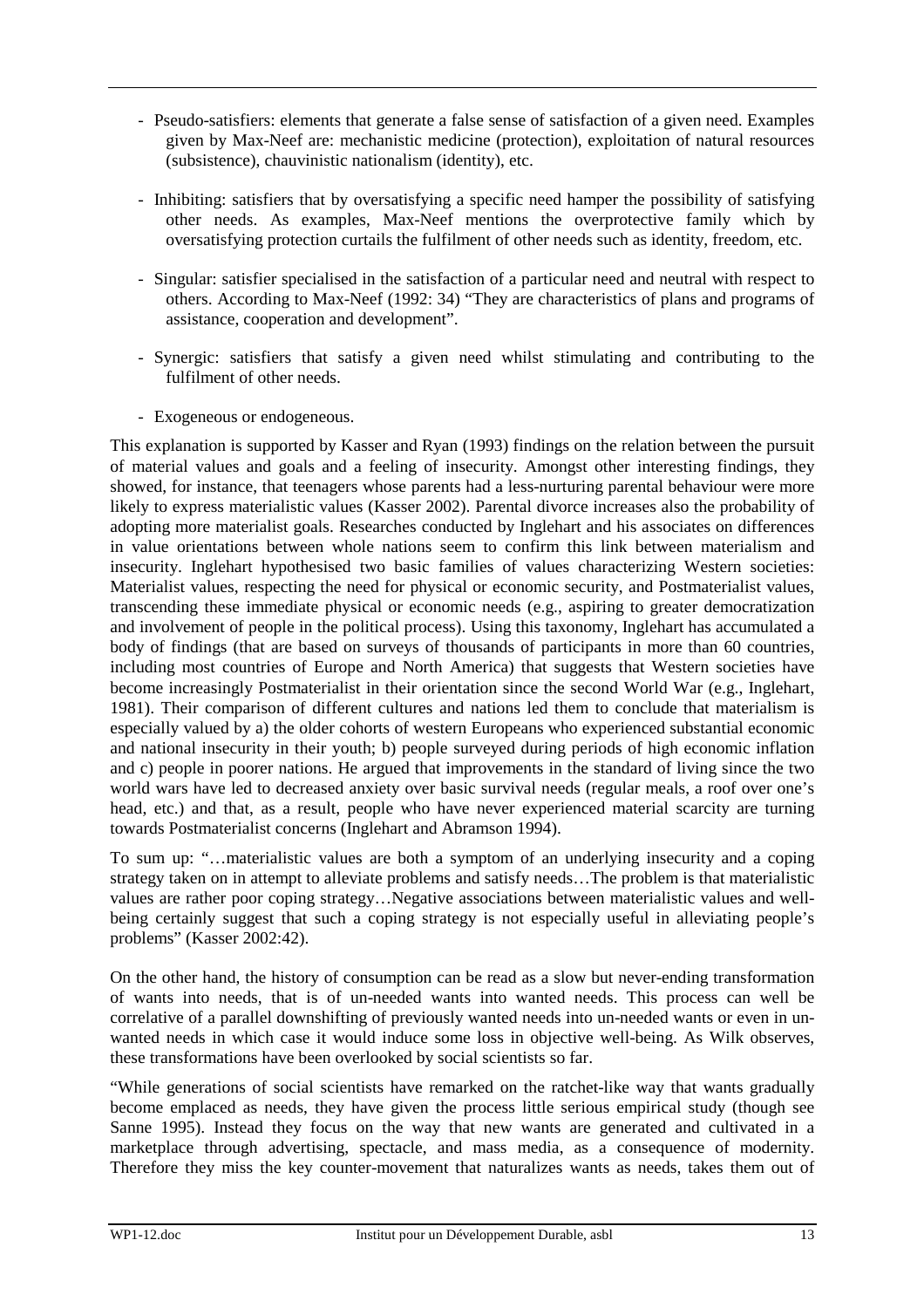contention, and embodies them as taste, urge, and impulse, sometimes reducing or eliminating needs." (Wilk 1999)

What was once un-needed (luxury) wants become needed ones either because the general living conditions make them necessary (the refrigerator and the car are examples of luxuries becoming necessities because of the way they have changed systems of provision of food and of transport) or because they are progressively integrated in the definition of minimum standard of living. Precisely, it is often because they have overlooked this fact that "basic needs" policies have been blamed. They didn't take account of the "naturalization" of wants. Furthermore, they have too often been guilty of deciding in place of people what they really needed<sup>16</sup>. Indeed, only people themselves duly placed in a suitable institutional setting can, in a rational deliberation, decide what their real needs (and essential satisfiers) are, taking into account their cultural, economic and technical context.

A third explanation is that what characterises precisely the consumer society is that *needs (or values) that were previously satisfied in a non consumer way are therein fulfilled by consuming practices.*  Nowadays, the four kinds of needs identified by Kasser (2002) as necessary for human survival, growth, and optimal functioning would be at stake in consumption practices. These needs are 1) safety, security and sustenance – the human desire to remain alive and avoid premature death; 2) competence, efficacy, and self esteem – the human desire to demonstrate inherent positive attributes in one-self that propels one to accomplish one's missions, goals and objectives; 3) connectedness – the human desire for intimacy and closeness with other humans - the desire for belonging; and 4) autonomy and authenticity – a desire for freedom to act on one's own and to have a feeling that one is self directed. The analysis by Jackson and Marks (1999: 442) of the evolution of household consumption in UK between 1954 and 1994 give some support to this explanation: "First, we find that— in spite of its material nature — much of the increase in consumer expenditure in the last 4 decades can be construed as an attempt to satisfy social and psychological (nonmaterial) needs rather than material needs such as for food and shelter."(Jackson and Marks (1999: 442). But this is not incompatible with our second explanation: "Secondly, we find little evidence to support the idea that increased consumer expenditure in these 'non-material' categories leads to increased satisfaction of the underlying needs" (op.cit.).

Take, for example, the need for identity and self-esteem. In traditional "ascription" societies, the need for identity is fulfilled by the social status ascribed by society according to lineage and family (and therefore the caste or status group). These societies can be highly stratified and non egalitarian but identity personal doesn't pose problem therein. The only problem is to behave in accordance with the ascribed status. A sense of *honor* dictates the way to behave, which depends on the social status. In case of failure to conform, the penalty is social disapproval which results in *shame.* In achievement societies where social status (and therefore identity) is not ascribed but achieved through participation in production or in public life (at the community level at least), identity, self-esteem, etc., depend on merit, which consists in behaving in accordance with moral norms and values such as hard-working, self-restraint, thrift, etc. The social personality corresponding to this kind of societies has been characterised as "inner-oriented" by the sociologist David Riesman in "The Lonely Crowd"17 which

<sup>16</sup> In a paper titled « Asking people what they want or telling them what they 'need'?", Tom Lavers reports of members of a Peruvian Andes community who decided to use the money received in compensation for the negative effects of mining activities on their environment, in buying musical instruments for a band to play at community fiestas instead of in building a water sanitation infrastructure or a school…

<sup>&</sup>lt;sup>17</sup> *The Lonely Crowd* was first published in 1952. It is however still up-to-date in many aspects, and principally on the analysis of consumption. Riesman notably already discovered the importance of diversification of goods in the consumer society and this, long before what some have called the "post-fordist" stage in the evolution of consumerism, precisely characterised by the vanishing of "mass consumption" and the birth of a diversified consumerism. Riesman writes, for example: "La production massive comme la distribution massive, parvenues à leur stade ultime, permettent et exigent une augmentation considérable non seulement en quantité, mais aussi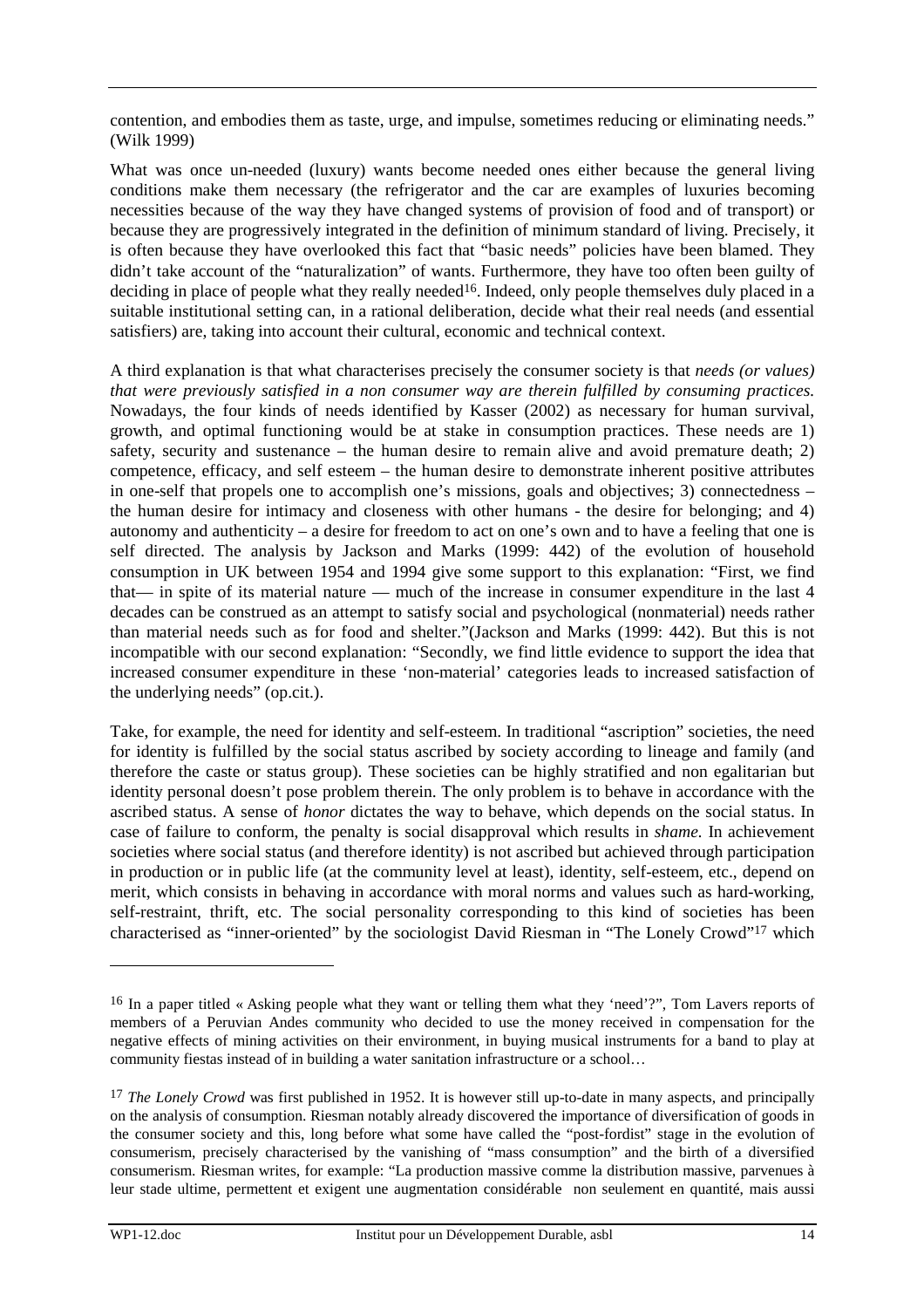what was the first in depth analysis of the nascent consumer society. To the inner-oriented personality, characteristic of the early capitalism, Riesman opposed the new type of social personality, characteristic of the coming consumer society that he called "other-oriented". While the former is guided by his/her inner gyroscope, the behaviour of the other-directed individual is governed primarily by his/her set of peers. Other-directed individuals have internal "radar" for sensing and responding to their peers that makes them "capable of a rapid if sometimes superficial intimacy with and response to everyone." He also noted that while inner-oriented people suffer from *guilt* if their behaviour departs from the direction indicated by their gyroscope, other-oriented people are more likely to feel *anxious* when failing to orient themselves in society and develop one's individuality in conformity with others' expectations.

This multi-functionality of consumption has been nicely analysed by Holt (1995) in his paper "How Consumers Consume: A Typology of Consumption Practices". Table 1 shows Holt's (1995) basic categories for analyzing consuming. They consist of a double distinction (1) between autotelic (which are end-in-itself) and instrumental (directed towards another goal) consumption actions and (2) between activities that interact mainly with objects versus those that interact mainly with others (using consumption objects as focal resources).

| Table 1. Holt's metaphors for consuming             |                       |                               |                                        |  |  |
|-----------------------------------------------------|-----------------------|-------------------------------|----------------------------------------|--|--|
|                                                     |                       | <b>PURPOSE OF ACTION</b>      |                                        |  |  |
|                                                     |                       | Autotelic Actions             | <b>Instrumental Actions</b>            |  |  |
|                                                     |                       | (end)                         | (means)                                |  |  |
| <b>STRUCTURE</b>                                    | <b>Object Actions</b> | Consuming<br>as<br>experience | Consuming<br><b>as</b><br>integration  |  |  |
| OF<br><b>Interpersonal Actions</b><br><b>ACTION</b> |                       | Consuming as play             | Consuming<br>classifi-<br>as<br>cation |  |  |
| Source: Holt 1995.                                  |                       |                               |                                        |  |  |

- Consumption as experience. By this Holt emphasises the cognitive (interpreting, accounting), evaluative (assessing, comparing to norms and baseline expectations) and emotional (appreciating, feeling) aspects of consumption. The example (watching a baseball play) used by Holt to illustrate what he calls "metaphors of consuming" is unfortunately something only American consumers can understand for having experienced it but it is possible to grasp what he means with experiencing by thinking at the subjective feelings experienced during a dinner in a grand restaurant or the tasting of a "grand cru". However if the experience aspect of consuming is particularly salient (and noticeable) in exceptional or outstanding consumption events, it is not by any means restricted to such situations. The most important result of experiencing is of course pleasure but it can also be the satisfaction of becoming more competent, a sense of achievement, self-esteem, etc. Note that all these positive feelings have also their negative counterparts: disappointment, frustration, anxiety…

dans les différences de qualité….Cela signifie que l'élève consommateur d'aujourd'hui doit apprendre beaucoup plus de choses qu'au début de l'ère industrielle. (French Translation :113). Or: « De nos jours, la future profession de tous les bambins, c'est d'être des consommateurs qualifiés » (p.118). Or « Le consommateur ostentatoire de Veblen cherche à jouer le rôle qu'exige de lui la position qu'il occupe, ou qu'il espère occuper, dans la vie ; alors que le consommateur extro-déterminé recherche des expériences plutôt que des objets et aspire à être guidé par les autres plutôt que de les éblouir ». (168).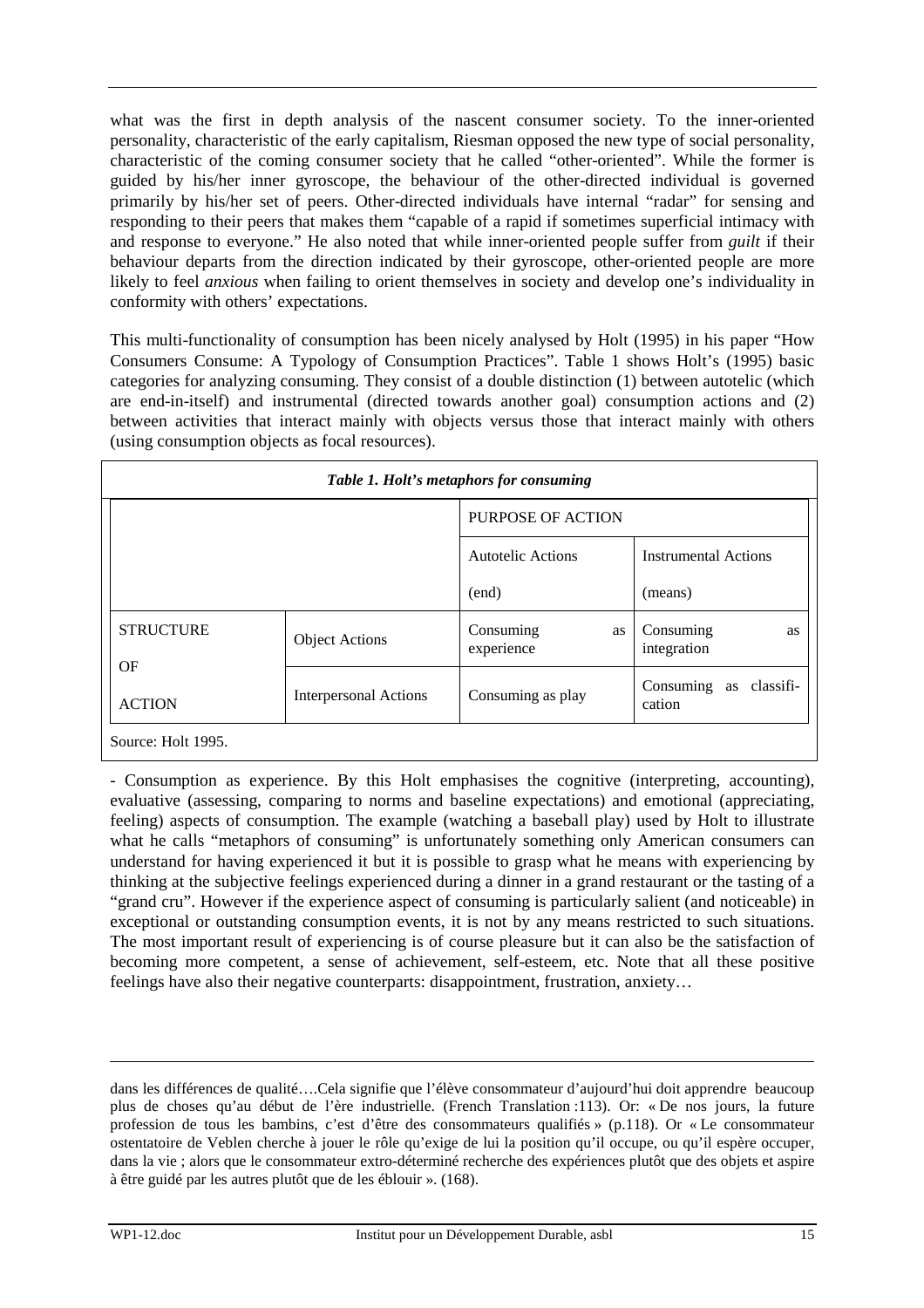- Consumption as integration. Consuming as integration "references the methods used by consumers to enhance the perception that a valued consumption object is a constitutive element of their identity" (Holt, p.6). This amounts to breaking down the institutional distance between the consumer and the consumption object either by 1) assimilating (gaining competence in the three experiential practices described here above; 2) Producing (participating in the production of the object) or 3) personalizing (altering the object to assert the individuality of their bond with it). This is what Belk (1995:72) refers to when writing that: "…certain goods may come to be seen as extensions of self (…). These things extend our grasp, our abilities or our ego. They provide a sense of mastery of the environment, others and the self. They are expressive and aid feelings of identity, continuity and even immortality. And they often provide us with a sense of past – both individual and shared with others. (…). Such things may become a part of self through appropriating and controlling them, creating or buying them, knowing them, becoming habituated to or contaminated by them, or by literally incorporating them into self.".

- Consumption as classification. When consuming-as-classification, consumers make uses of the object of consumption as a means to classify themselves with respect to (significant) others. Objects of consumption (be they goods like a car or services like holidays or journeys) are thus endowed with social and personal meanings through which people communicate who they are. While Bourdieu (1979) has seen only the distinction aspect of consuming-as-classification, the affiliation aspect is at least as important. Truly, both dimensions are inseparable because to affiliate is always to distinguish oneself from those with which one doesn't affiliate and to distinguish is always a claim to an affiliation with a reference group. The consumption-as-classification metaphor is the most often referred to in the sociological and anthropological literature (Douglas & Ischerwood 1979) but it is often restricted to a classification-through-object point of view. Holt shows that there is also a classification through actions: "consumers also use the manner in which they experience the consumption object to classify. For object classification, the particular meaning associated with a consumption object provide the content of the classificatory act, while for action classification, object meanings are irrelevant – what matters is *how* one interacts with the object" (Holt, p.11).

- Consumption as play. In consuming as play, actors use commodities as resources to interact with fellow consumers. "Playing practices capture the autotelic dimension: consumer-object-consumer that has no ulterior end, interaction for interaction's sake" (Holt, 1995:9).

All these experiences participate to the pleasure consumers expect from and find in consumption. The "pleasurable" dimension of consumption is gaining more and more importance in the way people report on their consumption activities, as Table 2 shows:

| Table 2 Is consumption more a pleasure or a necessity? |                  |                 |             |                      |              |
|--------------------------------------------------------|------------------|-----------------|-------------|----------------------|--------------|
| <b>YEAR</b>                                            | <b>NECESSITY</b> | <b>PLEASURE</b> | <b>BOTH</b> | DON'T<br><b>KNOW</b> | <b>TOTAL</b> |
| 1993                                                   | 29,3             | 11,3            | 59,1        | 0,3                  | 100          |
| 1994                                                   | 32,8             | 8,8             | 57,4        | 1,0                  | 100          |
| 1995                                                   | 35,6             | 10,6            | 53,1        | 0,7                  | 100          |
| 1996                                                   | 26,7             | 14,1            | 59,0        | 0,2                  | 100          |
| 1997                                                   | 25               | 14              | 61          |                      | 100          |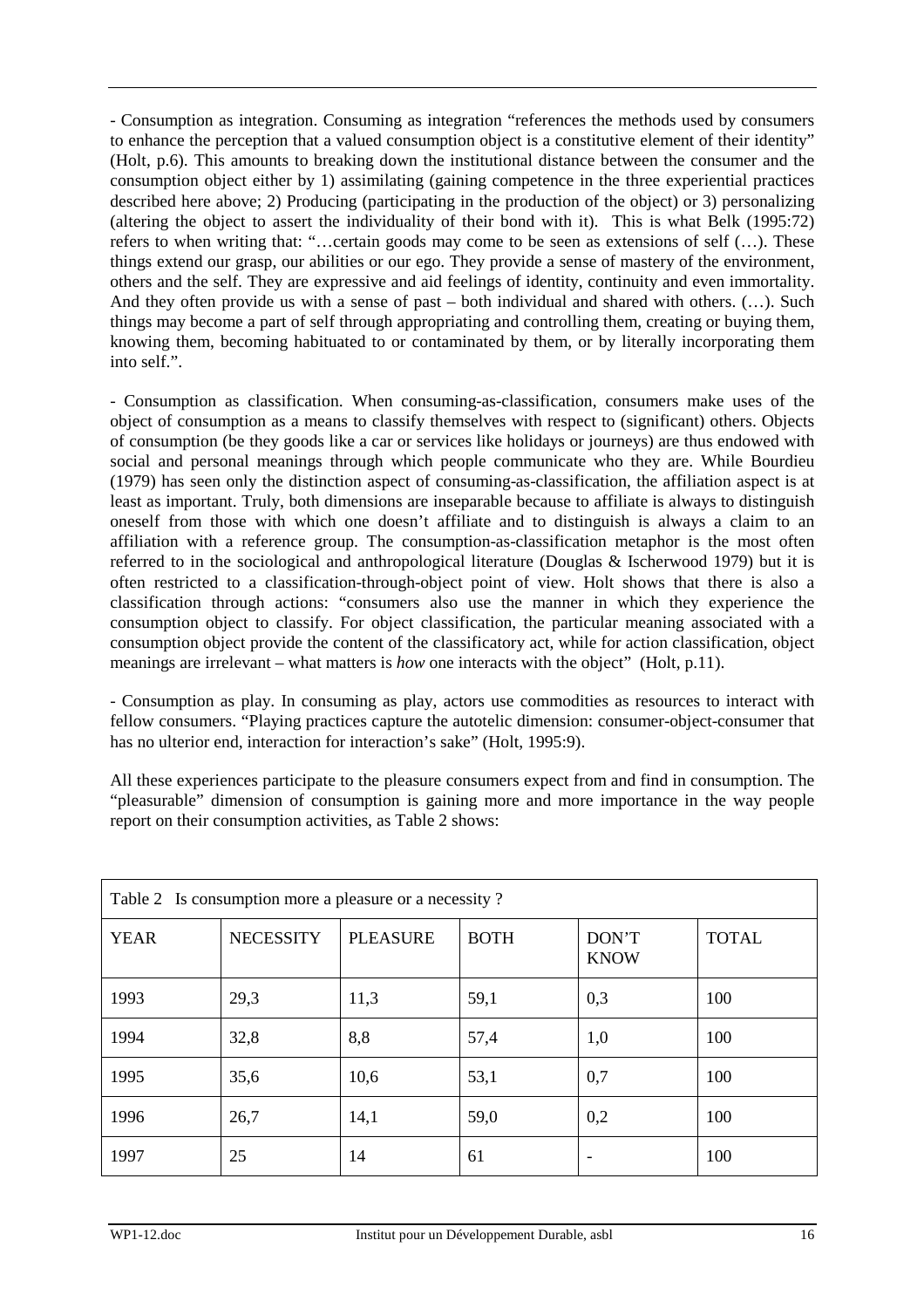| 1998                         | 30,6 | 13,3 | 55,8 | 0,3 | 100 |
|------------------------------|------|------|------|-----|-----|
| 1999                         | 30   | 19   | 51   |     | 100 |
| 2000                         | 26,7 | 15,5 | 57,1 | 0,7 | 100 |
| Source: Langlois 2005, p.174 |      |      |      |     |     |

The pleasure dimension is gaining importance but not in a uniform steady way. It declines during the periods 1994-1995 and in 1998 but peaks at his higher in 1999. These variations are correlated with the fluctuations in general economic conditions (unemployment, growth…).

Therefore, the challenge is to account for the fact that, in extant consumer societies, consumption is more multi-functional than ever and that individuals, facing a diversity of commodities and services unknown until now, have more opportunities than ever to choose elements of their lifestyle if not their whole lifestyle itself. On the other hand, one has to keep in mind the hard fact that this choice is nevertheless still deeply moulded by materials (financial) constraints, the "hidden persuasion" coming from a flourishing advertising and marketing industry, and the locking-in of the consumer in dominant modes of provision shaped by the producers or the retailers and not by the consumers.

## **3.2 The meso-level: systems and modes of provision**

However, not all consuming activities carry the same amount of pleasure, experiencing, playing, integrating or classifying and it is very important to distinguish between ordinary, or "inconspicuous" consumption", and "display" or "hedonic" consumption. The former refers to consumption driven by routines18 and habits or practices in which consumers are "locked-in" by dominant modes of provision or by social and economic constraints of which they are usually unaware:

"To take one simple and relevant example, the fuel consumption associated with heating our home is determined (amongst other things) by the available fuel supply, the efficiency of the conversion devices, the effectiveness of thermal insulation in the dwelling, and the level of thermal comfort programmed into our thermostats. These factors in turn are constrained by the historical development of the fuel supply and appliance industries, the institutional design of the energy services market, the social norms associated with personal convenience and thermal comfort, and our individual responses to those norms". (Jackson, 2005:21).

Another example of the way historical development has changed dominant modes of provision is given by Wilkinson in his pathbreaking ecological analysis of economic development,: "the need for larger quantities of packaging materials is linked to the wider problem of preserving perishable goods as supply lines get longer and distribution systems become more complex. Much of our food is now tinned, dried, frozen, vacuum-packed or has artificial preservatives added. In pre-industrial societies it was only necessary to smoke, dry or salt some foods for winter, but modern preserving methods are now essential all the year round for such basic items as foreign meat, fruit and vegetables" (Wilkinson 1977, p.177). More generally, Wilkinson (1977) shows how the processes of industrialisation and of urbanisation constitutive of the industrial revolution created new needs that were unknown (or

<sup>&</sup>lt;sup>18</sup> "A consumption routine is an executable capability for repeated consumption that has been learned or acquired by groups of consumers in response to social pressures or contexts" (Harvey et al. 2001).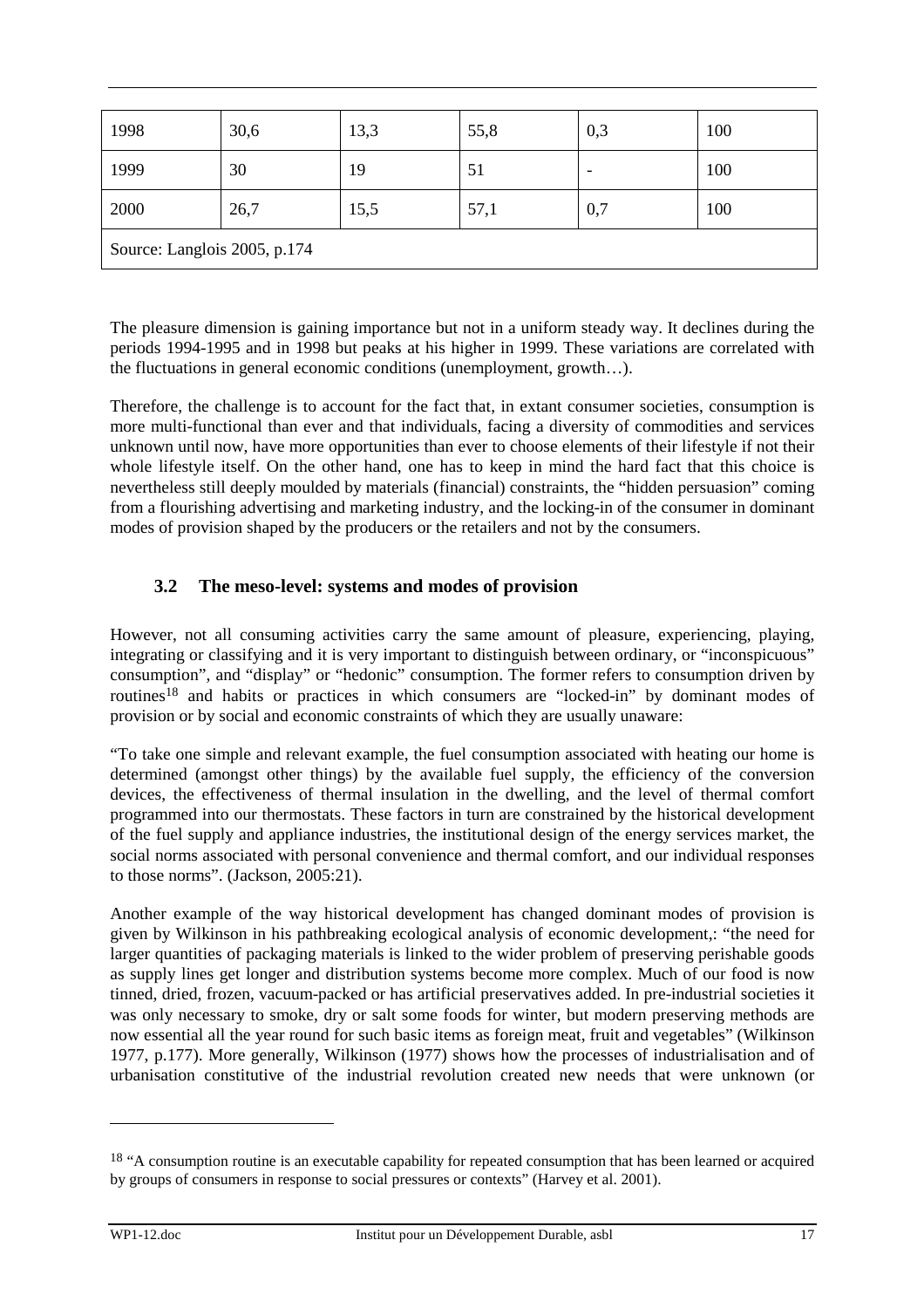negligible) in the pre-industrial societies. The new working and living conditions and the decline of local communities pushed up the need for education, transport, leisure and communication, clothes, hygiene, etc. The structural factors that surround and frame consumption are systematically overlooked by the individualistic, economic utilitarian as well as cultural "post-modern", theories of the consumer19. However, consumption practices cannot be understood without taking account of the general both material and institutional conditions of living (household dimension and composition; housing conditions, urban structure...), of working or making for a living in general and, finally of consuming. Satisfiers such as food, shelter, transport, etc., are accessible to households through different organisational and technological systems called "systems of provision" (Fine and Leopold 1993) or "modes of provision" (Gershuny 1983).

"The particular means that a household employs to satisfy its needs for a particular function – the 'mode of provision' for the function determines the household's pattern of expenditure on final commodities. Over time, the relative desirabilities of … alternative modes of provision for a particular function may change …This change in the mode of provision for particular functions (or, at the societal level, change in the distribution of modes of provision) will be referred to as 'social innovation'."(Gershuny (1983:1-2)

It may be better to keep the concept of "system of provision" for referring to the concrete material and institutional arrangements by which households have access to the needs satisfiers and the notion of "mode de provision" for referring to the general patterns underpinning extant systems of provision, as in Table 3.

| Mode of<br>provision                     | Manner of<br>obtaining service | Who does work                  | Who pays (if<br>anyone) | Principle over<br>which service is<br>obtained |
|------------------------------------------|--------------------------------|--------------------------------|-------------------------|------------------------------------------------|
| Market                                   | Commercial<br>purchase         | Paid employees                 | Consumer                | Market exchange                                |
| <b>State</b>                             | Claim to<br>entitlement        | Paid employees                 | State (tax payer)       | Citizenship right                              |
| Communal<br><i>(cooperatives</i><br>LET) | Personal<br>interconnections   | Neighbours or<br>acquaintances | No money<br>involved    | Reciprocal<br>obligations                      |
| Domestic                                 | Household<br>Do-it-yourself    | Members if<br>household        | No money<br>involved    | Family obligation                              |

Table 3. A typology of modes of provision.

Source: Harvey et al. (2002:63).

<sup>&</sup>lt;sup>19</sup> Sanne (2002) distinguishes a third model, which he calls "differentialist". It refers to the "classifying" function of consumption (to say it in Holt's language) as depicted by Veblen and, more recently, by Bourdieu. In my opinion, this differentialist conception, if truly individualistic can be considered as part of the cultural model ("consumption as communication") and, if referring to positional goods, is fundamentally non-individualistic but on the contrary based on an over-socialised conception of man.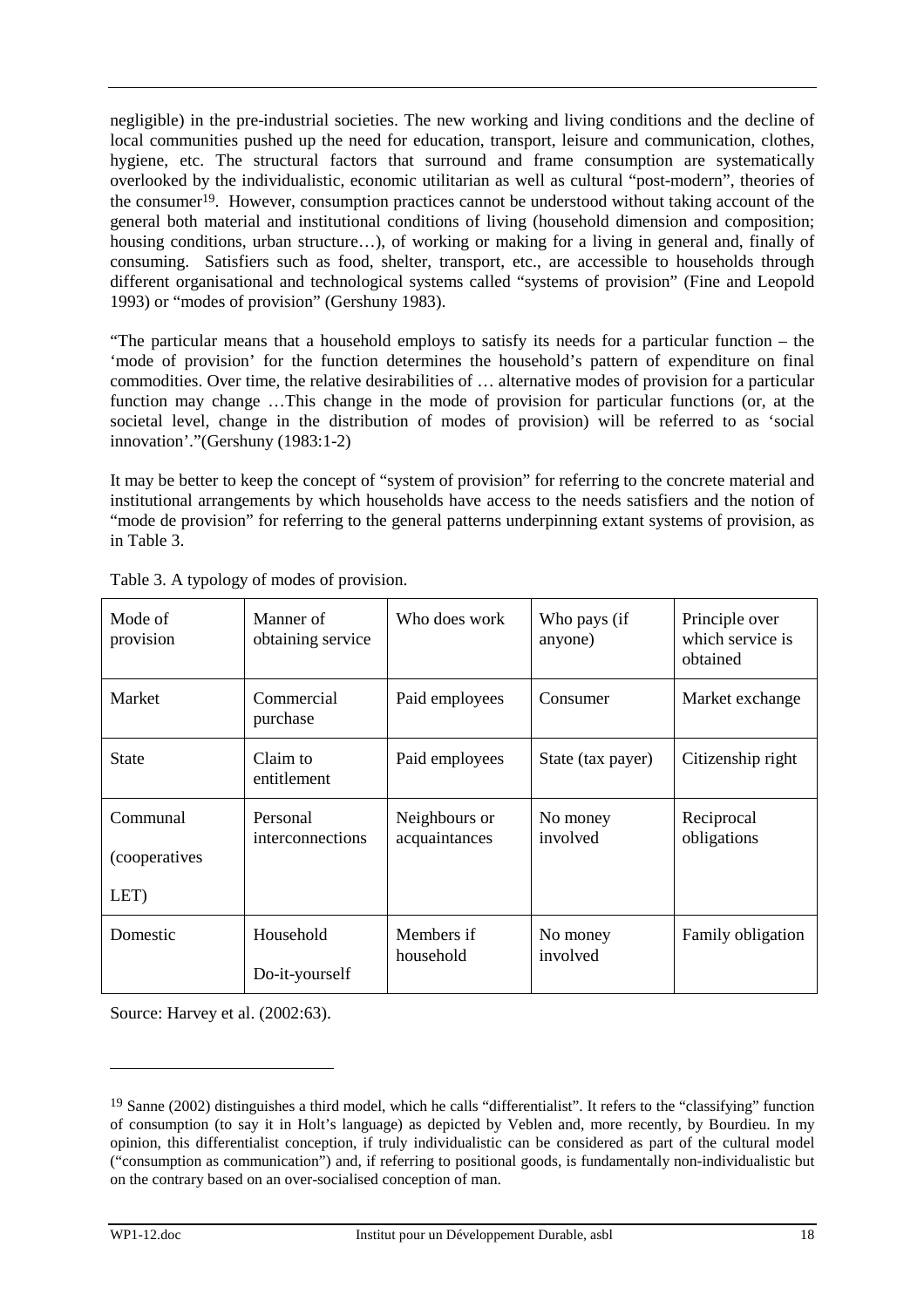From a sociological point of view, what makes institutions different is the model of reciprocity on which they are based. Indeed, reciprocity can be direct or indirect, immediate or differed, strictly balanced or not. It is direct if A reciprocate to B and B to A; indirect if A reciprocate to B, B to C and C to A. It is immediate if reciprocity must follow very shortly the action to reciprocate; otherwise it is differed. Finally, it is balanced if the reciprocate "cleans" the transaction without leaving a surplus or a deficit (what the receiver reciprocates has the same value than what he received).

Family is characterised by direct or indirect but necessarily differed and unbalanced reciprocity between parents and children. In most traditional societies, for example, children are supposed to reciprocate to their old parents the care they received during childhood. On the contrary, in complex societies with formal social security and pensions systems, reciprocity is indirect (and balanced) because it is generation C that repays (more or less identically, or at least proportionally) generation B for having paid the pensions of generation A. On the other hand, reciprocity relations between spouses are direct, differed and not strictly balanced. Markets are characterised by direct, immediate and strictly balanced reciprocity, LETS (Local Exchange and Trade Systems) by indirect, differed and balanced reciprocity. Hierarchies (bureaucraties, firms, ...) are characterised by direct, differed and approximate reciprocity: the employer exchange money for effort with the employee but the money is usually not paid immediately and the balance is seldom strictly respected between the amount of contribution and the retribution due to the difficulties in assessing efforts. On the other hand, goofing off is often the only possible way for the employee to try to re-balance in his favour a usually unequal exchange.

The relative importance of the different institutions (and thereby of norms of reciprocity) in society in general and in the production, distribution and consumption of food in particular depends on the technology available, the environment and the cultural system of the society. As is well-known, modernity as described by Marx, Weber, Durkheim, Tonnies and de Tocqueville is characterised by the supremacy of markets and bureaucracies at the expense of communities and families. This amounts to saying that direct and strictly balanced reciprocity dominates social relationships at the expense of indirect and differed one.

Sustainable consumption correspond to a "modal split" in the distribution of alternatives modes of provision through population, and a corresponding change in the relative importance of patterns of reciprocity. In particular, it means the substitution of non-commodity (non-market) based modes of provision to commodity based ones. The term "commoditization" is used by Manno (2002:70) for referring to the "tendency to preferentially develop things most suited to functioning as commodities – things with qualities that facilitates buying and selling – as the answer to each and every type of human want and need". It is slightly equivalent to what Hirsch called the "commercial bias" or "commercialization effect" characterized by the fact that "an excessive proportion of individual activity is channelled through the market so that the commercialized sector of our lives is unduly large"(Hirsch 1977:84).

Manno operates an interesting distinction between goods and services with high commodity potential (HCP) and those with low commodity potential (LCP). The commodity potential is a measure of the degree to which a good or service carries the qualities that are associated with and that define a commodity. These qualities are:

- Alienable: the ease with which ownership can be asserted, assigned and transferred;
- Standardizable: independence from the particularity of geography or culture;
- Autonomous: the ability to be used independently, outside the constraints of social relationships;
- Convenient: the ease with which it can be used;
- Mobile: the ease with which something can be packaged and transported.

As an example, Manno considers the need children have for playing. At the most commercial end of the scale, it can be satisfied with mass-marketed toys such as Barbie dolls which are inexpensive,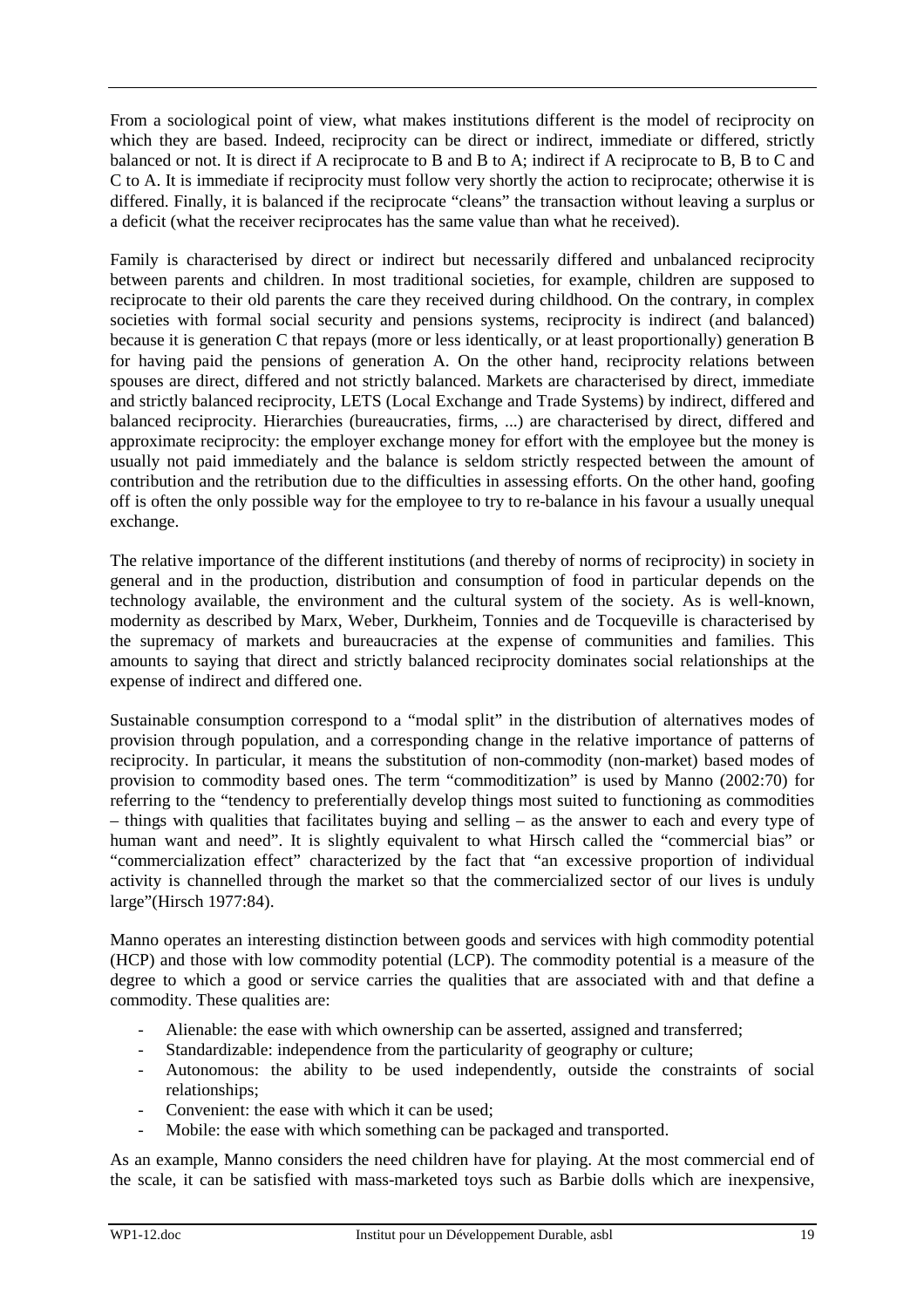marketed worldwide, whose production and distribution is energy and waste intensive. In the middle of the scale, one finds locally produced, handcrafted toys, dolls and games usually made from renewable materials and with local or culturally idiosyncratic designs. Finally, at the far-end of the commodity-potential scale are activities and games that don't necessitate commercial objects.

The problem is that the market economy acts as a "milieu" exercising selection pressures on satisfiers that are more favourable to commodities than to non-commodities, giving the latter less opportunities to survive. This doesn't mean that one cannot find localized niches for less commoditized ways to satisfy needs but these, by definition, remain marginal.

"Given the selection pressures of commoditization, however, unless public policy deliberately intervenes, HCP goods and services inevitably outcompete LCP goods and services…Commoditization pressures act over time to gradually and inexorably expand the number of commodities available, the geographic spread of their availability, and the range of needs for which commoditized satisfactions exists." (Manno 2002:72-73).

Therefore, de-commoditization is more or less synonymous of de-marketisation. Limiting the influence of markets and economic institutions in general is therefore an important lever of a strategy of sustainable development. Indeed markets, as Bowles (1998) convincingly showed, do more than allocate goods and services. They also influence the evolution of values, tastes and personalities.

"The production and distribution of goods and services in any society is organized by a set of rules, among which are allocated by fiat in states, firms, and other institutions, patriarchal and other customary allocations based on gender, age and kinship (as for example takes place within families), gift, theft, bargaining and of course markets. Particular combinations of these rules give entire societies modifiers such as "capitalist", "traditional", "communist", "patriarchal", and "corporatist". These distinct allocation rules along with other institutions dictate what one must do or be to acquire one's livelihood. In so doing they impose characteristics patterns of interaction on the people who make up a society, affecting who meets whom, on what terms, to perform what tasks, and with what expectation of rewards. One risks banality, not controversy, in suggesting that these allocations rules therefore influence the process of human development, affecting personality, habits, tastes, identities and values." (Bowles 1998, 76).

In particular, markets:

- Favour thinking of goods in an abstract and comparative way, leading to compare things that pertain to very different ontological worlds.
- Foster extrinsic motivations in place of intrinsic ones.
- Reduce the scope and effectiveness of social norms. More precisely, they undermine the reproduction of "nice traits" in a given population by lessening the functioning of mechanisms such as: retaliation, reputation, segmentation, group selection.

De-commoditization is also a condition for meeting non-environnmental requirements of sustainable development: concerns for producers' earnings, working conditions and human rights; worries about animal welfare in husbandry practices, etc. Because markets as institutions are networks of abstracts, universalistic and specialised relationships between actors considered only as bearer of economical characteristics, they rule out concerns for the people as persons as well as any consideration alien to the instantaneous economical exchanges of which they are woven.

In general, the trade-off when shifting from market-based modes of provision to others, non-market ones, is between income-intensive *versus* time-intensive satisfiers. This is especially true for domestic and community-based modes of provision. This can be explained by the fact that, contrary to markets where transaction are mostly anonymous and neutral from an affective point of view, transactions in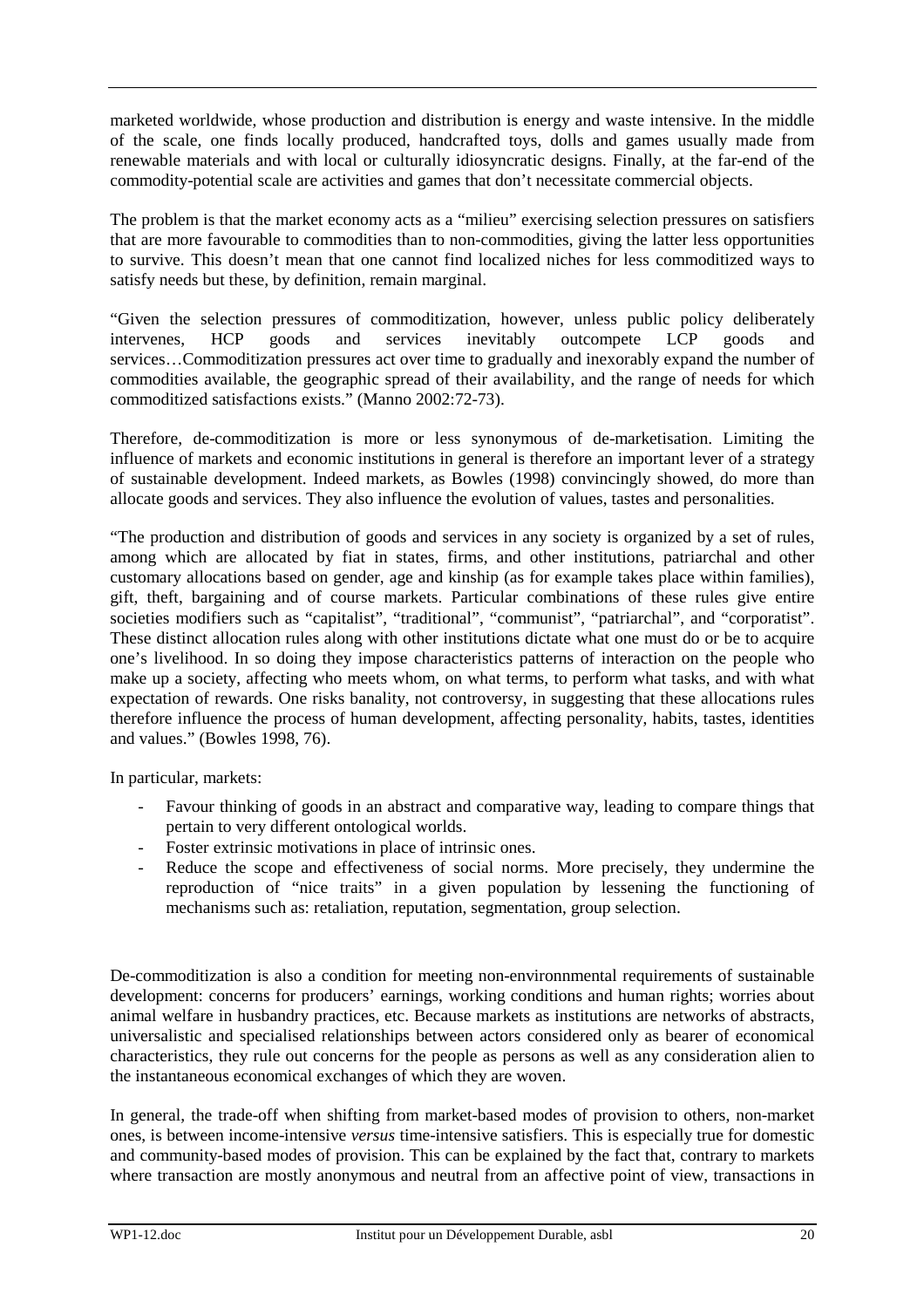families and communities are never affectively neutral nor purely functional. This has costs in terms of extra time devoted to the maintenance of personal "rich" relationships. In fact, it has often be observed that what characterizes modern occidental societies is the fact that people herein accept to trade leisure against consumption even after their basic needs have been satisfied. This is something that would have been hard to understand for our ancestors in pre-industrial era.

As Wilkinson (1973:84-85) puts it: "That some societies show what is called a "leisure preference" has been the despair of many development economists. Many societies have shown a tendency to use improvements in techniques which have reduced the amount of time necessary to produce their subsistence, to increase their leisure time. Economists who have attached a higher priority to increasing the output of goods would have preferred the extra time to have been used to increase production. A leisure preference is a clear indication of the relative sufficiency of a society's material means of subsistence and should be regarded as a feature of societies in ecological equilibrium".

## **3.3 The macro-level: cultural values and norms**

It has often been observed that "…interventions aimed at reducing consumption will be most effective if they bring about higher-level changes in the socio-economic-cognitive system – i.e. by changing cultural values or worldviews." (Brown and Cameron, 2000, p.34). Indeed, the high level of consumption could not stand without a socio-cultural conception of well-being and happiness that legitimate the pursuit of "materialistic" values ('indulgence', 'pleasure", 'comfort') instead of the non-materialist values of self-control, spirituality, simplicity, etc.

From a consumption perspective, socio-cultural patterns of values and norms can be considered as collectively shared ways of:

- Structuring and ranking the different needs for members in general and subgroups in particular (men/women, infant/adult, young/aged, manual workers/intellectual workers, etc.)
- Drawing a border between fully legitimate (needs), acceptable and illegitimate wants.
- Shaping the expression of needs in demands and indicating the adequate satisfiers;
- Arbitrating between needs and resources.

The first and more ambitious attempt to characterise and analyse such general socio-cultural conceptions have been undertaken by the American (formerly Russian) sociologist Sorokine with its 4 volumes "Social and Cultural Dynamics" published in 1937-41. Sorokine used the term "mentality" to refer to such paradigmatic conceptions of:" (1) the nature of reality; (2) the nature of needs and ends to be satisfied; (3) the extent to which these needs and ends are to be satisfied; (4) the methods of satisfaction". (1957, p.25). More precisely:

1) Reality can be apprehended as nothing more than what the organs of the senses can perceive or, on the contrary, as something behind (or beyond) the perceived world. In the latter case, what the senses perceive is only a misleading appearance (if not pure illusion) hiding the true reality which is immaterial and transcendent.

2) Needs may be viewed as purely (or mainly) sensual or mainly as spiritual "like salvation, of one's soul, the performance of sacred duty, service to God, categoric moral obligations and other spiritual demands which exist for their own sake, regardless of any social approval or disapproval" (p.26). But Sorokine considered also the possibility of a mixed conception "like the striving for superiority in scientific, artistic, moral, social and other creative achievements, partly for their own sake and partly for the sake of human fame, glory, popularity, money, physical security and comfort, and other 'earthly values' of an empirical character" (p.26).

3) Concerning the extent to which needs are to be satisfied, different levels are possible form the most luxurious to the barest minimum.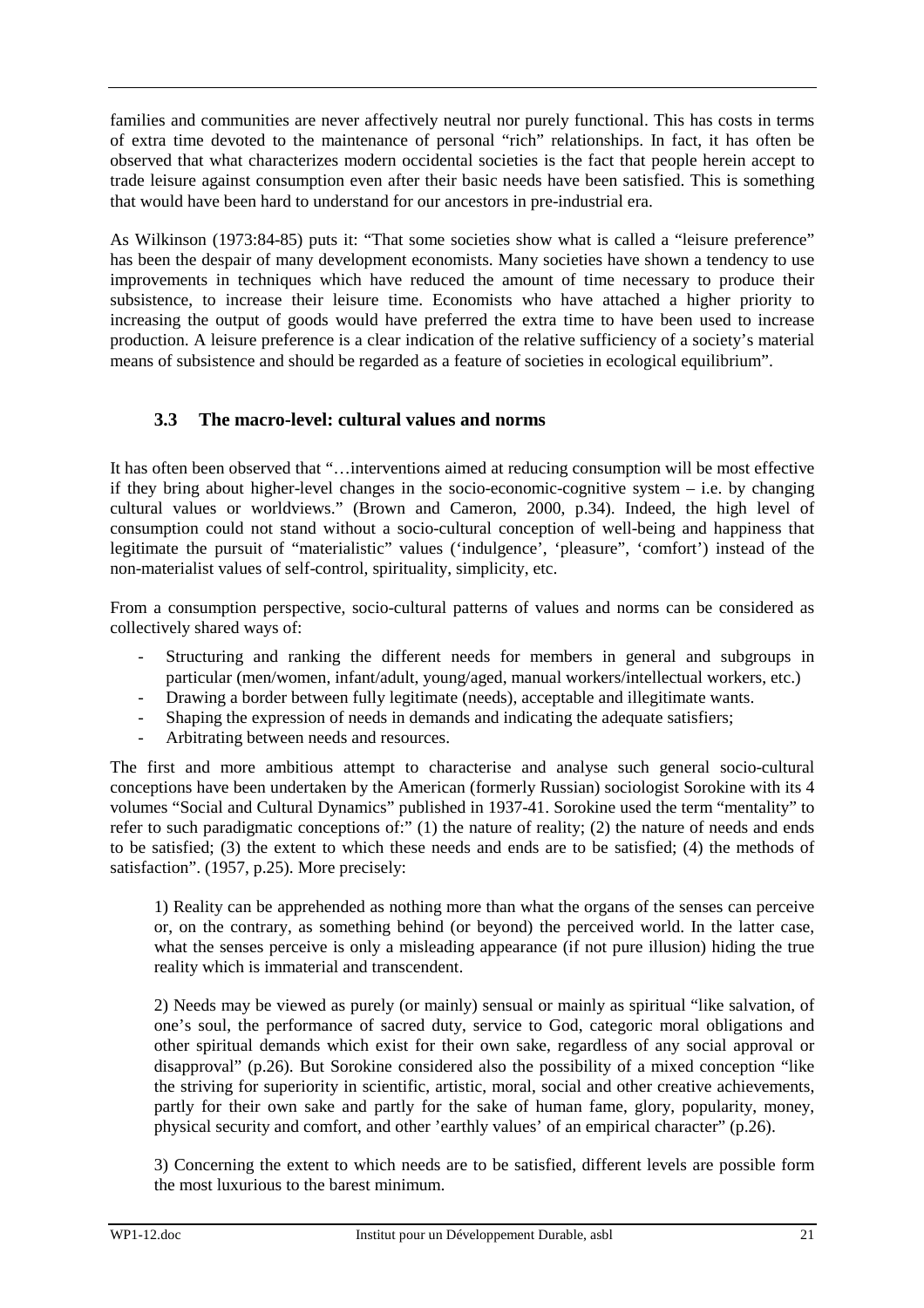4) Sorokine distinguished three strategies for satisfying needs: two "pure" strategies and one mixed. The first consists in modifying the milieu in order to yield the means of satisfying needs. The second consists in modifying oneself: "one's body and mind, and their parts – organs, wishes, convictions, or the whole personality- in such a way as to become virtually free from a given need, or to sublimate it through 'readjustment of self'". The mixed strategy consists in acting both on the self and on the environment. This is especially relevant for sustainable consumption macro-policies.

On this basis he distinguished two "pure" mentalities: the "sensate" and the "ideational" one and a mixed type he called "idealistic".

| Table 4 Sorokine's theory of mentalities |                              |                                                                          |                                          |                                                        |                             |
|------------------------------------------|------------------------------|--------------------------------------------------------------------------|------------------------------------------|--------------------------------------------------------|-----------------------------|
|                                          |                              | The ideational, sensate and idealistic mentalities according to Sorokine |                                          |                                                        |                             |
|                                          | Ascetic<br>ideational        | Active<br><b>Ideational</b>                                              | Active                                   | Passive                                                | <b>Idealistic</b>           |
|                                          |                              |                                                                          | Sensate                                  | Sensate                                                |                             |
| Reality                                  | Ultimate reality,<br>eternal | Both with<br>emphasis on<br>eternal non-                                 | Sensate,<br>empirical,                   | Sensate, narrow<br>and shallow                         | Both equally<br>represented |
|                                          | transcendental               | material                                                                 | material                                 |                                                        |                             |
| Main needs                               | Spiritual                    | <b>Both with</b><br>predominance of<br>spiritual                         | Manifold and<br>richly sensate           | Narrow sensate                                         | Both equally<br>represented |
| Extent of<br>satisfaction                | Maximum                      | Great but<br>moderate                                                    | Maximum                                  | Maximum<br>for narrow<br>sensate needs                 | Great but<br>balanced       |
| Method of<br>satisfaction                | Mainly self-<br>modification | Both with<br>prevalence of<br>self-<br>modification                      | Mainly<br>modification<br>of environment | <b>Utilisation</b><br>(exploitation) of<br>environment | Both ways                   |

These different mentalities manifest themselves in all cultural productions of society: art, science and philosophy, law and justice, and personality.

Sorokine's model is probably too crude to provide practical guidance for sustainable consumption policies. Indeed, even if one could accept the hypothesis of the domination of a homogeneous cultural paradigm in many historical societies, it is much more difficult to accept concerning modern industrial societies which are order of magnitudes more complex and differentiated<sup>20</sup>.

<sup>&</sup>lt;sup>20</sup> But perhaps this is only an optical illusion due to our being too close to them to be able to grasp their fundamental specific nature.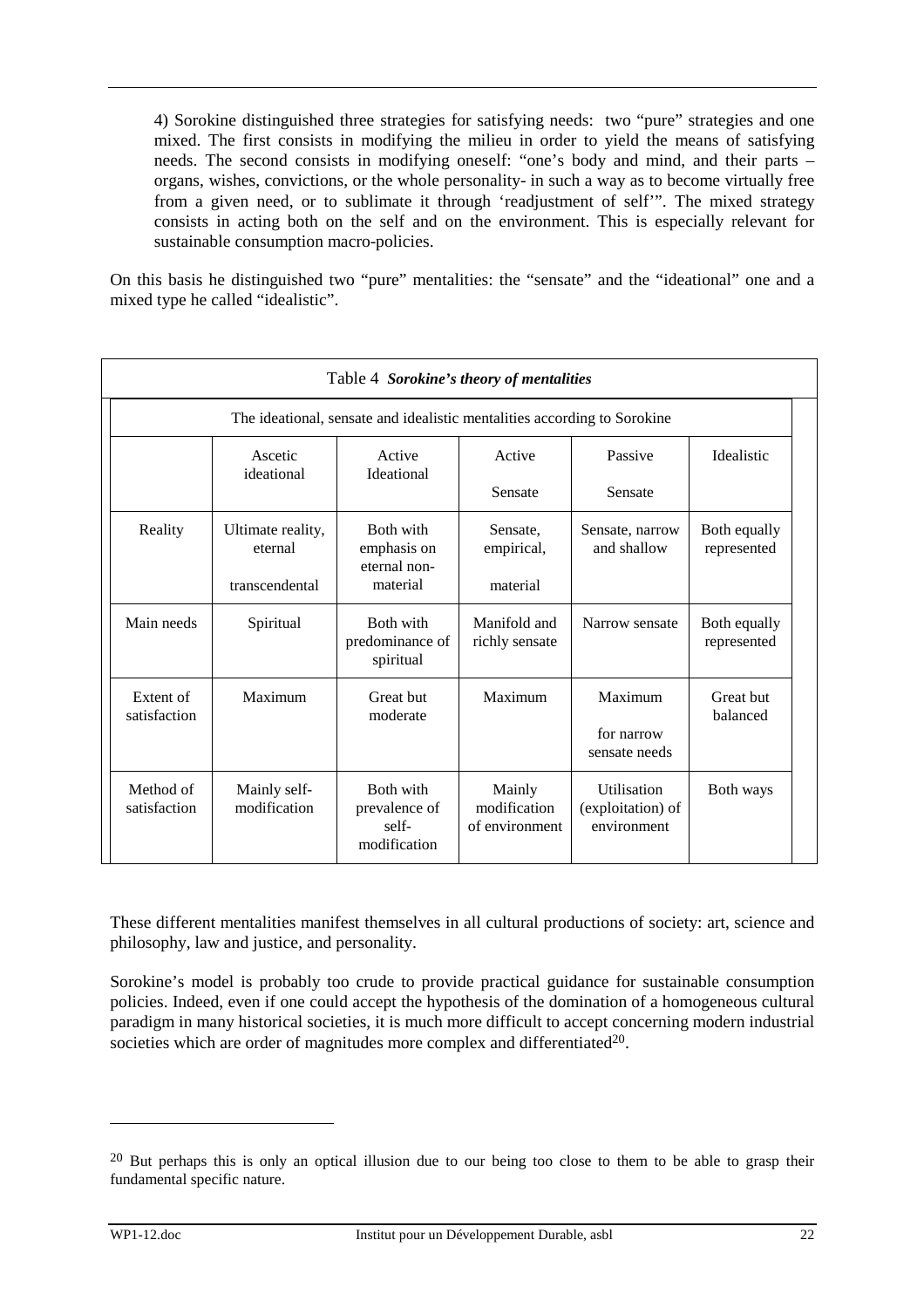However, there exists a more recent theory of culture that also claims to cover all possible existing cultures. It is known either as "grid-group" theory (Douglas) or as "cultural theory" (Thompson, Ellis and Wildavsky 1990). The core of the theory consists of a typology formed by the articulation of two modes or dimension of sociality: "group" which refers to the extent to which individuals are incorporated in bounded units and "grid" which denotes the degree to which individual choice is circumscribed by externally imposed prescriptions. Asymptotically, both dimensions reduce to two possibilities: plus (+) or minus (-).

- Group  $+$ : means that individual's life is totally absorbed and sustained by group membership (rich interdependencies and strong solidarity)
- group -: characterises a condition marked by individual autonomy and inter-individual competitiveness;
- Grid + : social roles are greatly constrained and discriminated;
- Grid -: roles are loosely specified and individuals have a wide negotiation space

Institutions and cultures (and the people sharing them) are therefore classified by cultural theory as:

- Egalitarians (Group  $+$ , Grid  $-$ ):
- Hierarchs or Bureaucrats :  $(Group + Grid +)$
- Entrepreneurs (Group -, Grid -)
- Fatalists (Group -, Grid +).
- Hermits (or Autonomous) who withdraw from social interaction.

What is interesting in cultural theory is the assumption that these cultural types are complementary and that a well-balanced society comprises a mix of all of them.

"A well-run community needs some hierarchy in the sphere of government, some enterprise on the part of Individualists, some criticism from Enclaves (Egalitarians), and it cannot avoid having some passive members in the sector of Isolates (Fatalists). If the Positional (Hierachical) culture dominates, it will make things hard for those in the lowest positions. If the Individualist culture dominates, ruthless competition will make the weak suffer. If the Enclave (Egalitarians) suffers, the heavy hand of moral censorship will calcify the cultural scene. If the others combine to suppress the Enclave (Fatalists), violence will erupt as the enclavists will not be silenced. » (Douglas 2005:p.13)

Cultural theory has been put at work at several occasions on sustainable development and consumption issues. Thompson and Rayner (1998) clustered attitudes to sustainable development in terms of Cultural Theory and Dake and Thompson (1999) found from a household survey in Britain that lifestyles and consumption patterns were correlated with these cultural types. Seyfang (2003) analysed the different discourses on food sustainable consumption in terms of the cultural theory categories and concluded that if cultural theory could be useful as an heuristic device it lacked explanatory power.

Likewise, Jackson and Michaelis (2003) link different attitudes, values and beliefs related to sustainable consumption and the environment to the traditional, individualist and egalitarian types of cultural theory.

Table 5.Cultural theory categories and sustainable consumption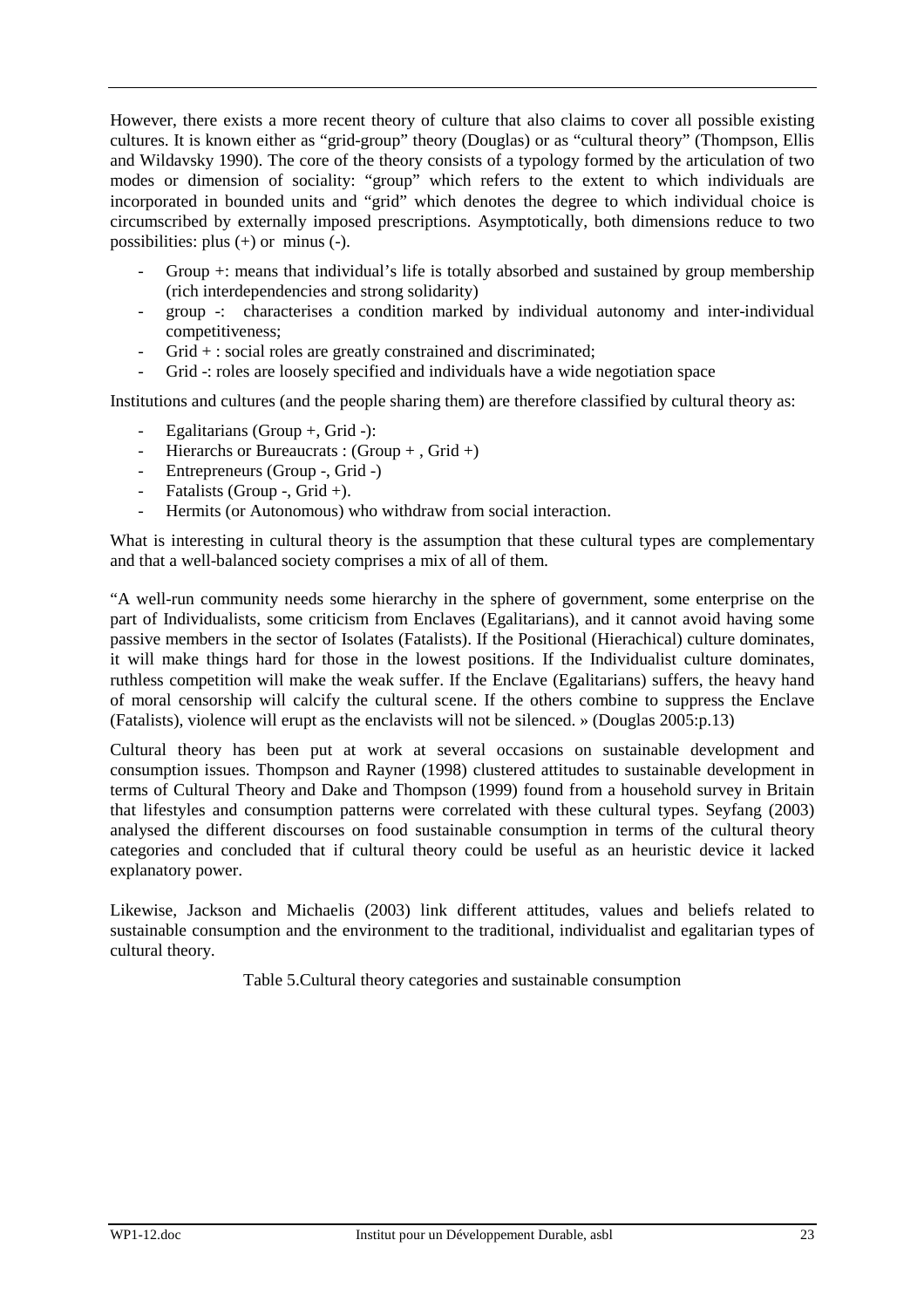|                                                                             | Traditional/hierarchy                                                                            | Individualist/market                                                                                                   | Egalitarian/community                                                                  |
|-----------------------------------------------------------------------------|--------------------------------------------------------------------------------------------------|------------------------------------------------------------------------------------------------------------------------|----------------------------------------------------------------------------------------|
| Example                                                                     | 20 <sup>th</sup> century civil service<br>or large company                                       | stock exchange, Silicon<br>Valley                                                                                      | monastery, professional<br>association                                                 |
| Goals/moral goods                                                           | stability, order, solidarity                                                                     | liberty, opportunity,<br>efficiency                                                                                    | equality, fairness,<br>solidarity                                                      |
| Social role of<br>consumption                                               | communicate/affirm<br>status/role                                                                | self-expression, affirm<br>individual identity                                                                         | membership of group,<br>affirm collective identity                                     |
| <b>Problems</b> with<br>consumption                                         | tastelessness of mass<br>consumption; loss of<br>traditional foods, crafts,<br>social structure. | market distortions and<br>barriers constrain freedom<br>of choice: insufficient<br>consumer<br>information/empowerment | inequity between<br>consumers; exploitation of<br>workers: unfair terms of<br>trade    |
| Diagnosis of<br>environmental<br>problems<br>(Thompson and<br>Rayner, 1998) | population growth,<br>irresponsible behaviour by<br>firms, individuals                           | lack of market signals<br>reflecting environmental<br>goods/costs                                                      | profligate consumption,<br>pursuit of power/self-<br>interest by firms.<br>individuals |
| <b>Preferred solutions</b><br>for sustainability                            | regulation, pollution<br>control, better planning                                                | internalisation of<br>environmental costs, better<br>frameworks for<br>technological/business<br>innovation            | public/stakeholder<br>dialogue leading to shared<br>goals/solutions                    |
| Preferred mode for<br>sustainable<br>consumption                            | consuming responsibly                                                                            | consuming efficiently                                                                                                  | consuming less                                                                         |

Source: Jackson and Michaelis, 2003, p.44.

Michaelis and Lorek (2004) use cultural theory as an heuristic device for categorizing consumption patterns (see figure 3 below) and for structuring scenarios of changes therein.



Figure 3. Consumption patterns according to cultural theory. Source: Michaelis and Lorek (2004), p.67

It is tempting to draw a connection between cultural theory categories and Max-Neef's list of needs. Table 6 shows a first attempt to organize some of Max-Neefs's fundamental human needs in the cultural theory framework.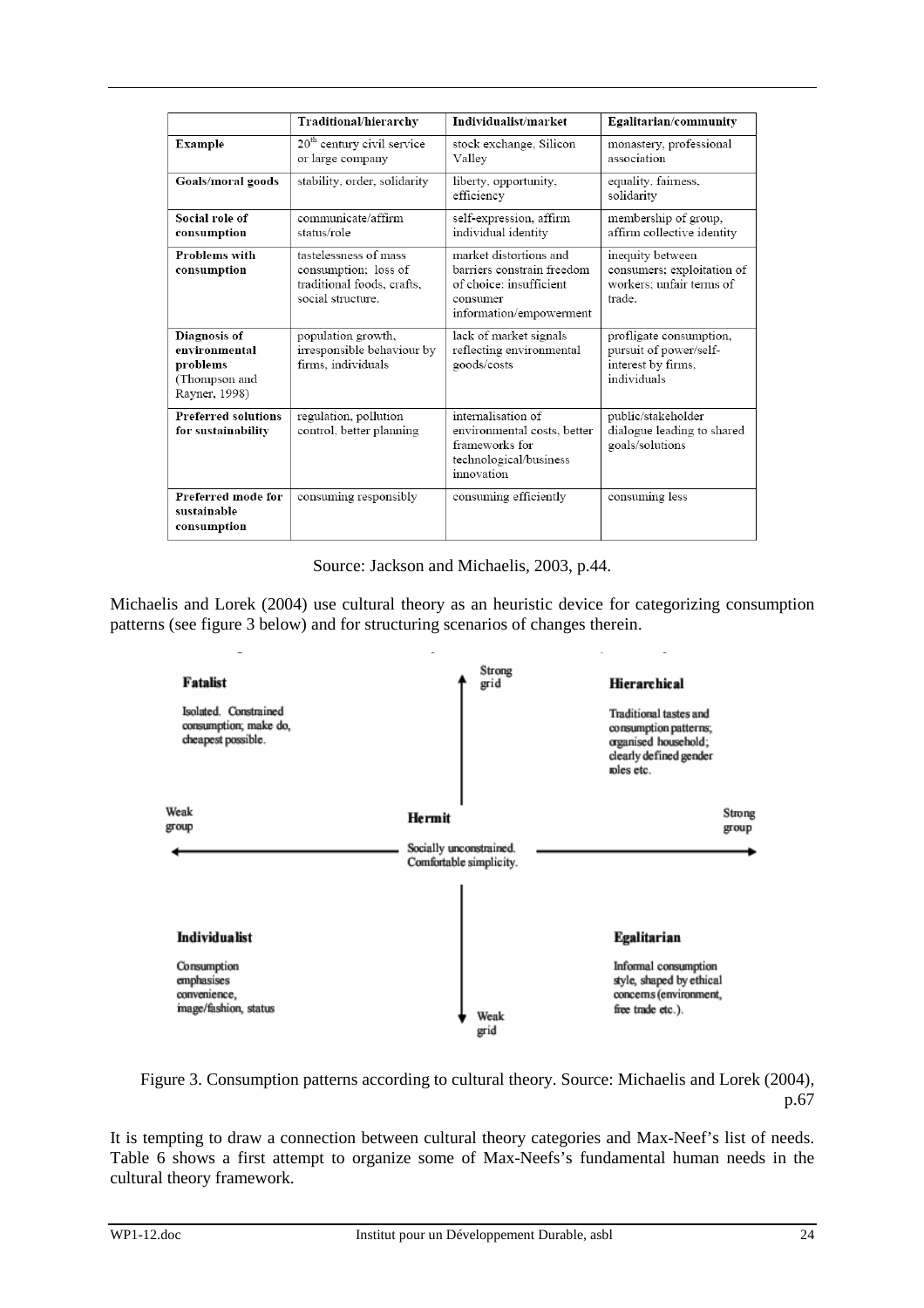Table 6. Cultural types and fundamental needs

|           | $GRID +$ | GRID-         |
|-----------|----------|---------------|
| $GROUP +$ | Identity | Participation |
| GROUP -   | Security | Freedom       |

Thus, cultural theory can easily account for some of the fundamental human needs defined by Max-Neef. However, things are more complicated with other needs such as subsistence, leisure, creation and understanding. Sorokine's sensate-ideational opposition could be a plausible candidate, in which case one would find subsistence and idleness on the sensate side and creation and understanding on the ideational one. Inglehart's "materialism post-materialism" dichotomy would give more or less the same configuration.

Schwartz's theory of universal values offers other interesting possibilities to complement (or modify) the Grid-Group dimensions of cultural theory. Schwartz defines values as: "Desirable, transsituational goals, varying in importance that serves as guiding principles in the life of a person or other social entity. Implicit in this definition of values as goals is that (i) they serve the interests of some social entity, (ii) they can motivate action, giving it direction and emotional intensity, (iii) they function as standards for judging and justifying action, and (iv) they are acquired both through socialisation to dominant group values and through the unique learning experiences of individuals" (Schwartz, 1994 p.21).

According to Schwartz, there are only ten universal human values that account for "all the core values as recognized in cultures around the world" because they correspond to three universal requirements of the human condition: needs of individuals as biological organisms, requisites of coordinated social interaction and survival and welfare needs of groups. These 10 values are:

- 1. *Self-Direction*. Independent thought and action; choosing, creating, exploring.
- 2. *Stimulation*. Excitement, novelty and challenge in life.
- 3. *Hedonism*. Pleasure and sensuous gratification for oneself.
- 4. *Achievement*. Personal success through demonstrating competence according to social standards.
- 5. *Power*. Social status and prestige, control or dominance over people and resources.
- 6. *Security*. Safety, harmony and stability of society, of relationships, and of self.
- 7. *Conformity*. Restraint of actions, inclinations, and impulses likely to upset or harm others and violate social expectations or norms.
- 8. *Tradition.* Respect, commitment, and acceptance of the customs and ideas that traditional culture or religion provide the self.
- 9. *Benevolence.* Preserving and enhancing the welfare of those with whom one is in frequent personal contact (the 'in-group').
- 10. *Universalism.* Understanding, appreciation, tolerance, and protection for the welfare of all people and for nature.

These ten values have congruence or conflict relation between each other. For example, the pursuit of achievement values may conflict with benevolence. On the other hand, it can be congruent with the pursuit of power values. The figure below shows the 10 values organised in a circular structure in which congruent values stand nearby each other and facing those with which they conflict. The closer any two values in either direction around the circle, the more similar the underlying motivations. The more distant any two values, the more antagonist their underlying motivations. Empirically, congruence translates in positive correlation between variables related to nearby values and negative correlations with variables indicating opposite values. More specifically (Schwartz 2007):

Values that are adjacent in the structure should have similar associations with other variables;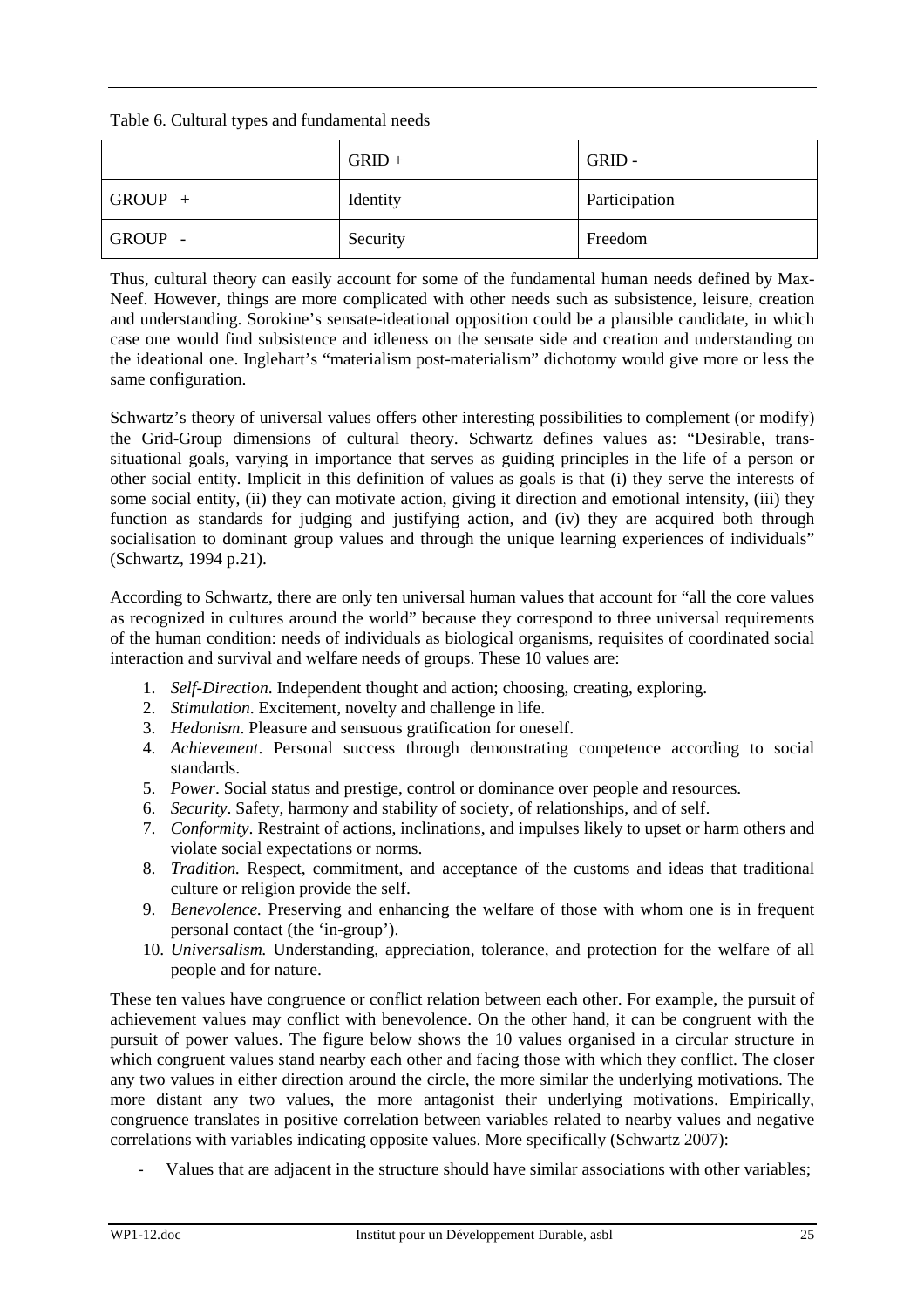Associations of values with other variables should decrease monotonically in both directions around the circle from the most positively to the most negatively associated value.

For example, voting for a party with a left orientation correlates positively mostly with values such as universalism and mostly negatively with security. Then, going from universalism round the circle to the right (benevolence, tradition, conformity, security) correlations are likely to become less positive and more negative. The same can be said going from universalism round the circle to the left. As another example, figure 4 portrays the Pearson correlation coefficient between approving the following statement "Gays should be free to live as they like" and the ten values. Hedonism is the value the most positively associated with tolerance for gays, conformity and tradition the most negatively correlated. Going from hedonism round the circle to the left, we the correlations rapidly vanishing then becoming negative. It is less clear going from the right because other values shows are rather similar correlation than hedonism with tolerance towards the gay way of life.



Figure 4. Correlation between value orientation and tolerance towards gay and lesbians. Source: Schwartz (2006).

The circle can be divided in 4 great sections: "Openness to Change" (self-direction and stimulation) opposed to "Conservation" (security, conformity and tradition) and "Self Transcendence" (universalism and benevolence) opposed to "Self-enhancement" (power and achievement). Hedonism shares elements of both openness and self-enhancement. Figure 4 portrays what Schwartz calls the "dynamic" relations of values. It is patent that tolerance with respect to gays living as they like is positively correlated with the general "Openness to change" pattern of values and negatively with the "conservation" pattern. Of course, this is not a scoop but it is reassuring to state that sample surveys corroborate our intuitions.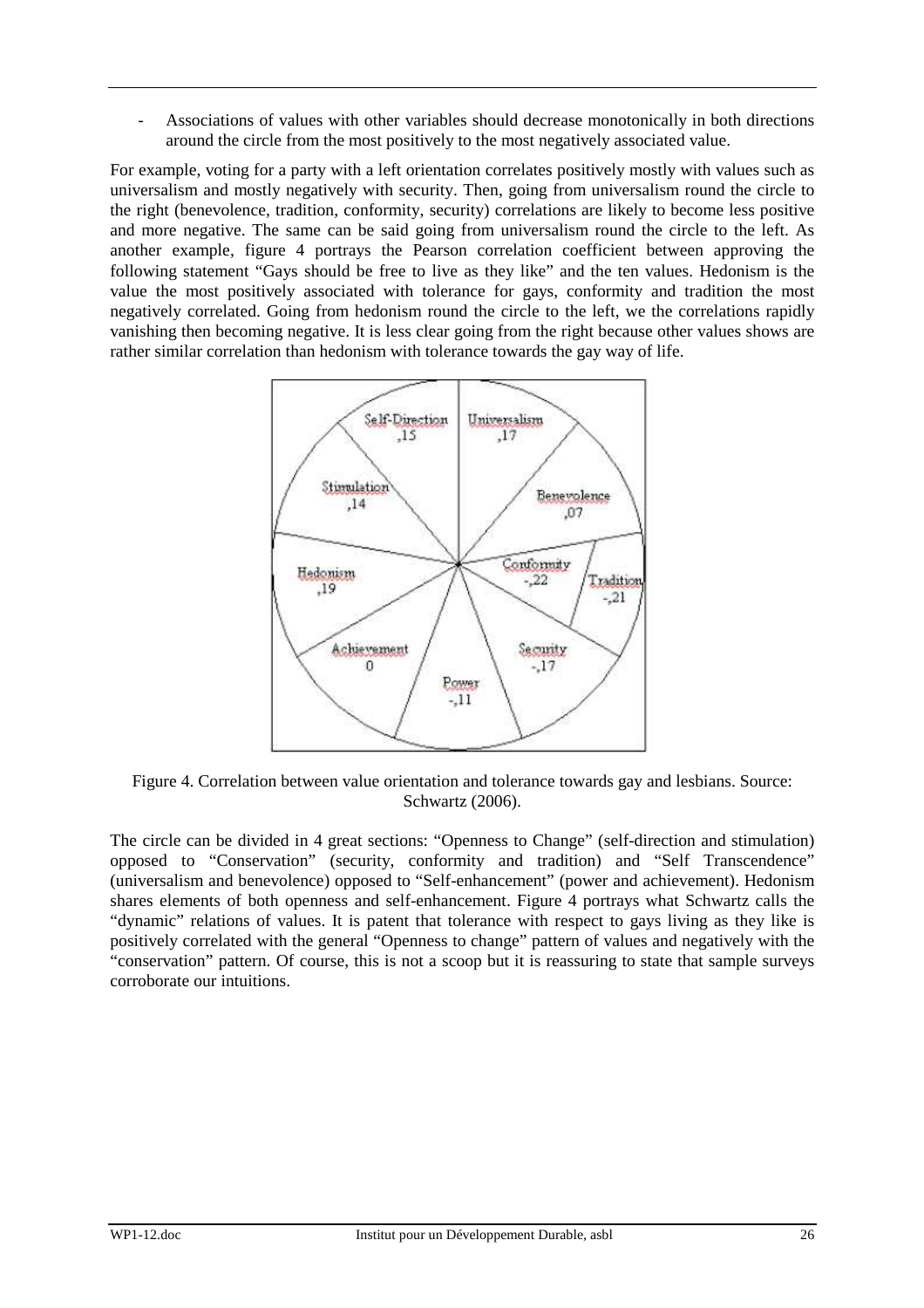

Figure 5. Theoretical model of relations among ten motivational types of values (Schwartz, 2006)

Numerous surveys conducted in Schwartz's values theory have brought the following results:

- **People may differ substantially in the importance they attribute to values but the same** structure of motivational oppositions and compatibilities apparently organizes their values.
- People's life circumstances provide opportunities (or impose constraints) to pursue some values more easily than others or, otherwise stated, make the pursuit or expression of different values more or less rewarding or costly. Typically, people adapt their values to their life circumstances by upgrading attainable values and downgrading values whose pursuit is too expensive or blocked. However there is an exception for values related to material well-being (power) and security. As Inglehart (1997) showed, people who suffer economic privation and social upheaval attribute more importance to power and security values than those who live in relative comfort and safety.
- Because age, education, gender and other characteristics determine life circumstances, they also determine values.

Wilson (2005) has analysed the relationship between Inglehart's "Materialism vs. Post-materialism" dichotomy and Schwartz's universal values. The main conclusions can be read from figure 6: universalism, benevolence and self-direction are positively correlated with post-materialism, all others are negatively correlated (and therefore, positively with materialism). The highest positive correlation is with universalism, the largest negative one with power. The weakest values are for: benevolence, tradition and stimulation.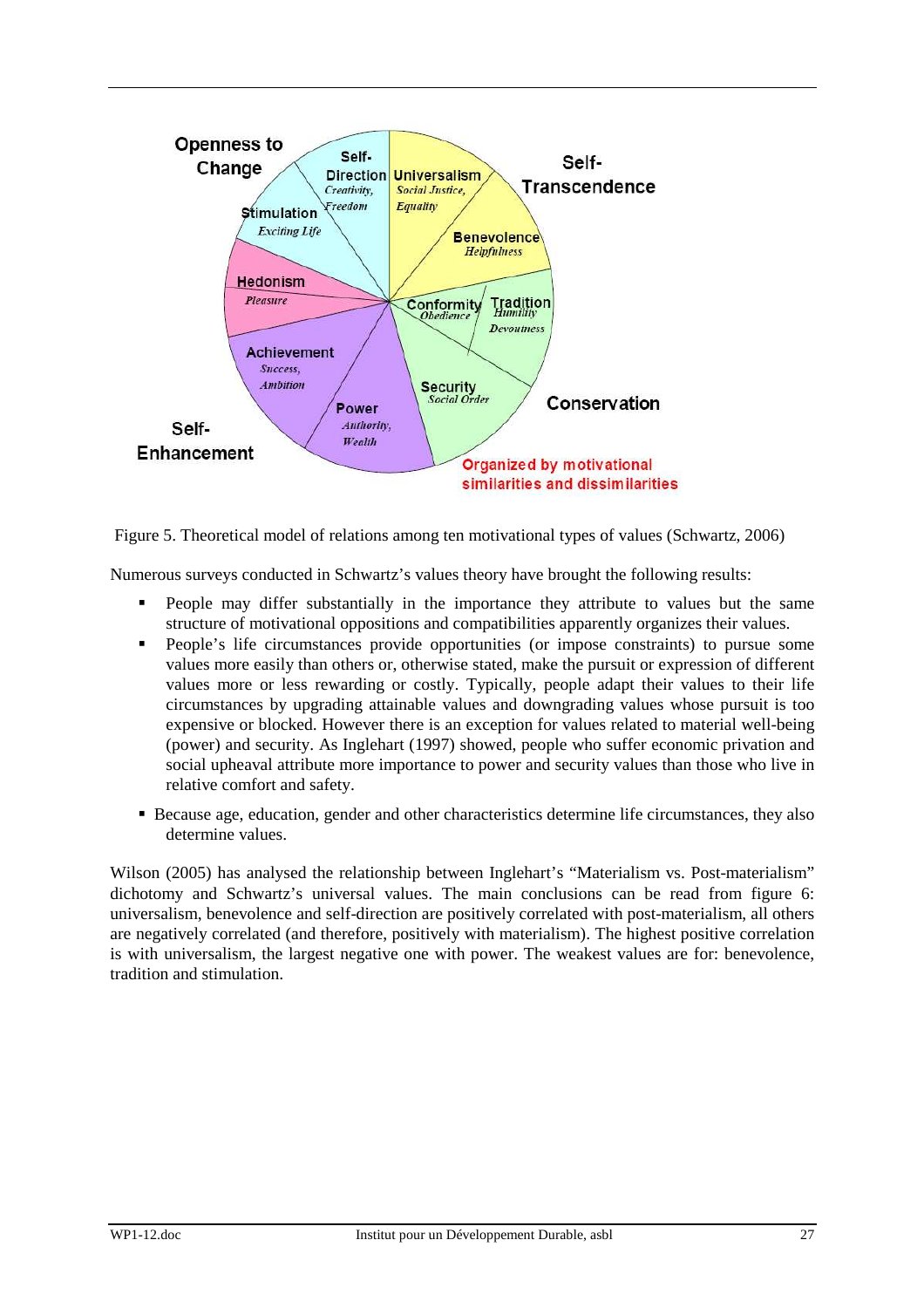

Figure 6. Postmaterialism and universal values. Source: Wilson 2005, p.217.

## **4 Conclusion: strategies and analytical levels**

The three efficiency-ratios strategies and the three analytical levels enable the structuring of sustainable consumption transition policies and visions in the following matrix. It expresses the fact that each strategy will need and/or induce changes at the three levels of social reality, even if with varying intensities and salience.

|                        | Dematerialisation of | De-commoditization   | Dematerialisation of |
|------------------------|----------------------|----------------------|----------------------|
|                        | wellbeing            | of satisfiers (modal | commodities          |
|                        |                      | splits)              |                      |
| Macro-social (general  |                      |                      |                      |
| cultural norms and     |                      |                      |                      |
| values)                |                      |                      |                      |
| Meso-social (systems)  |                      |                      |                      |
| of provision,          |                      |                      |                      |
| institutions)          |                      |                      |                      |
| Micro-social           |                      |                      |                      |
| (individual resources, |                      |                      |                      |
| needs and wants)       |                      |                      |                      |

Table 7. Matrix of strategies and analytical levels.

For instance, de-materialization of the conceptions of the good life (wellbeing) is mainly a macrosocial and micro-social process because it means that important changes will occur in the definitions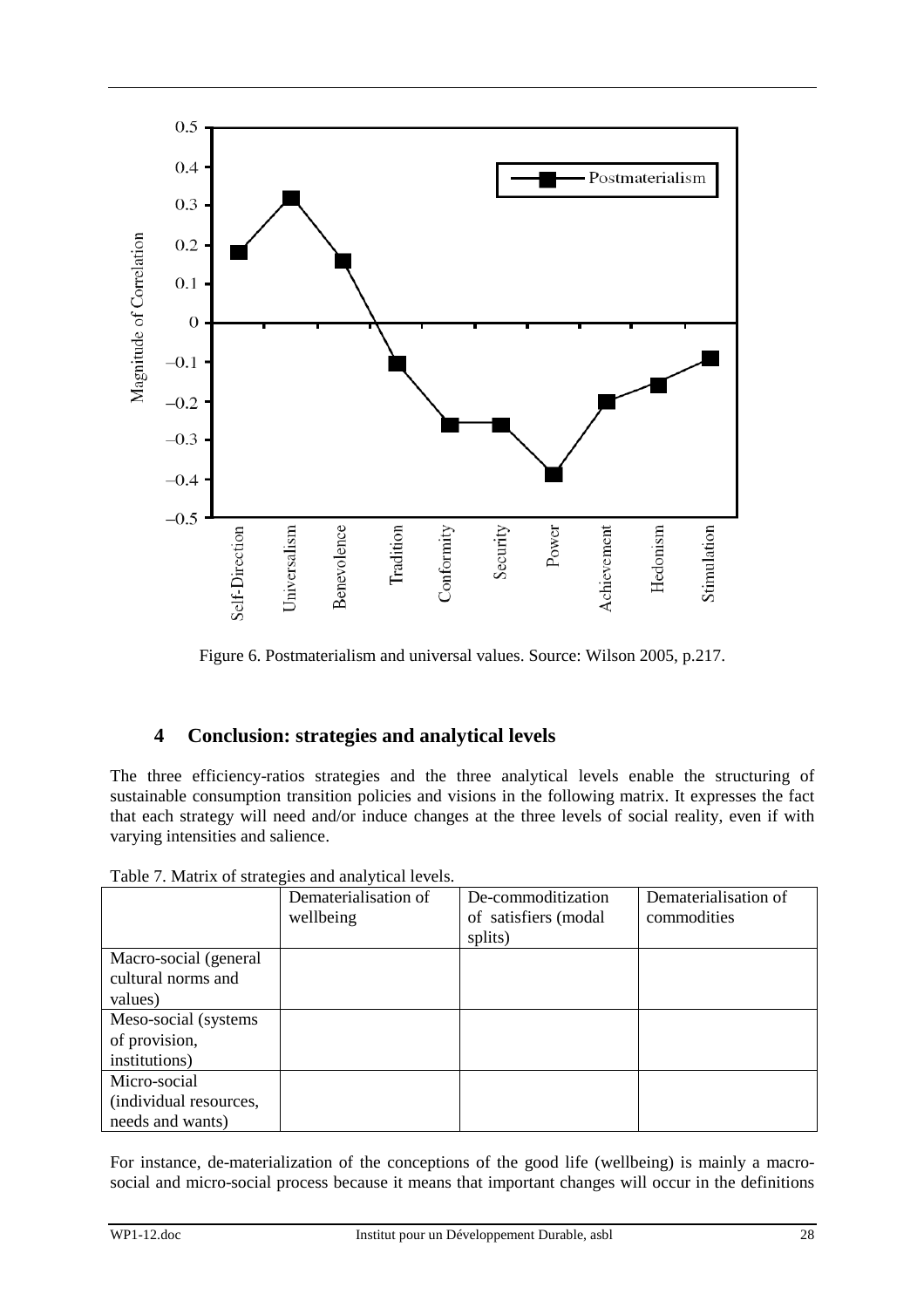of legitimate needs, aspirations and satisfiers with important consequences for the way individuals obtain and allocate their resources (money and time).

De-commoditization of satisfiers will give more importance to currently marginalized modes of provision (state, communal and domestic-based) which both necessitates and foster changes in the criteria with which individuals evaluate goods and services and in the trade-off they are going to make between time and money. On the other hand, as the recent (and ongoing) communist experiences demonstrated, it is counter-effective and anti-democratic to impose institutional arrangements that overlook individual needs for autonomy, competence and diversity.

De-materialisation of commodities is probably the less demanding strategy insofar as it could be restricted to changes at the meso-level (and mainly on the supply side) and at the micro-level (but only by changing consumers' routine behaviours) without direct by impacting the macro levels. This is probably the reason why it is the road most easily taken.

What remains to be known is how far each strategy taken alone can lead us on the way to sustainable consumption and development. Many people - mainly from the political and business communities and from some influential international agencies - assume that the de-materialization strategy will do and that it is possible to settle a truly sustainable society without questioning our general cultural systems and the now dominant conceptions of the good life. By unfolding (in imagination) each strategy's internal logic as far as it can goes, a scenario approach can help making more perceptible their foreseeable possibilities but also their limits, contradictions and possible unwanted consequences. It is the more expectable that only mixed strategies will allow us to settle a sustainable society without jeopardizing our most valued social and political achievements.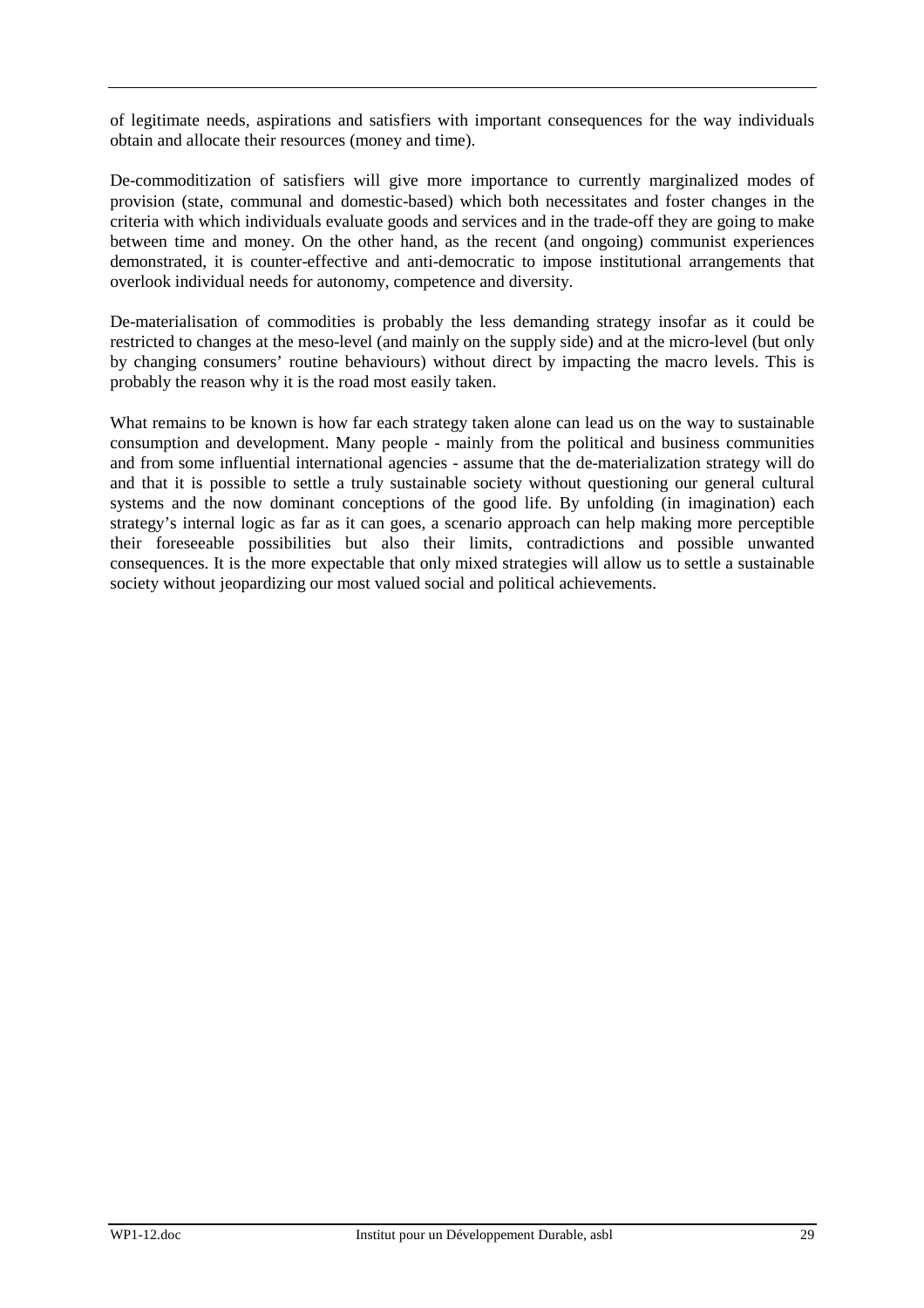# **Bibliography**

Bairoch, P. (1997).*Victoires et déboires. Histoire économique et sociale du monde du XVIème siècle à nos jours.* Tome I, Paris: Gallimard.

Belk, R.W. (1995). "Studies In The New Consumer Behaviour", in D. Miller, ed; *Acknowledging Consumption*. London and New-York: Routledge. pp. 58-91.

Boulanger,P.-M. (2007) "What's wrong with consumption for sustainable development: overconsumption, underconsumption, misconsumption?" in ZaccaÏ, E.(ed). *Sustainable Consumption, Ecology and Fair Trade*. London and New York: Routledge. 17-33.

Bourdieu, P. (1979). *La distinction. Critique sociale du jugement*. Paris: éditions de Minuit.

Bowles, S. (1998). "Endogeneous Preferences: The Cultural Consequences of Markets and Other Economic Institutions". *Journal of Economic Literature*. Vol **XXXVI**, pp. 75-111.

Brown, P.M. and L.D.Cameron (2000). "What can be done to reduce overconsumption? *Ecological Economics*, **32**, pp 27-41.

Campbell, C (1995), "The Sociology of Consumption" in D. Miller, (ed.); *Acknowledging Consumption*. London and New-York: Routledge., pp.96-127.

Common, M. (2007) "Measuring national economic performance without using prices", *Ecological Economics*, under press. Available online August 2007.

Common, M. and S.Stagl (2005). *Ecological Economics*. An Introduction. Cambridge: Cambridge University Press.

Comte, A. (1969). *Système de politique positive, publié, entre 1851 et 1854.* Extraits des tomes II et III. Paris: Presses Universitaires de France.

Cummings, J.H. and A. Binhgam (1998). "Diet and the prevention of cancer", *British Medical Journal* 317, 1636-40.

Dake, K. & M. Thompson (2006). "Making Ends Meet – in the Household and on the Planet"", in Jackson, T. ed. (2006). *The Earthscan Reader in Sustainable Consumption*. London, Sterling VA: Earthscan, pp.346-357.

Daly, H. (1991). *Steady State Economics*. Washington D.C. : Island Press.

Desjeux, D. (2006). *La Consommation*. Paris: Presses Universitaires de France.

Douglas, M. and Ischerwood, B. (1979). *The World of Goods: Towards an Anthropology of Consumption*. London: Routledge.

Douglas, M. (2005). "Grid and Group, New Developments" Workshop on Complexity and Cultural Theory. London School of Economics, 27 June 2005.

Fine, B. and E. Leopold (1993). *The World of Consumption*. London: Routledge.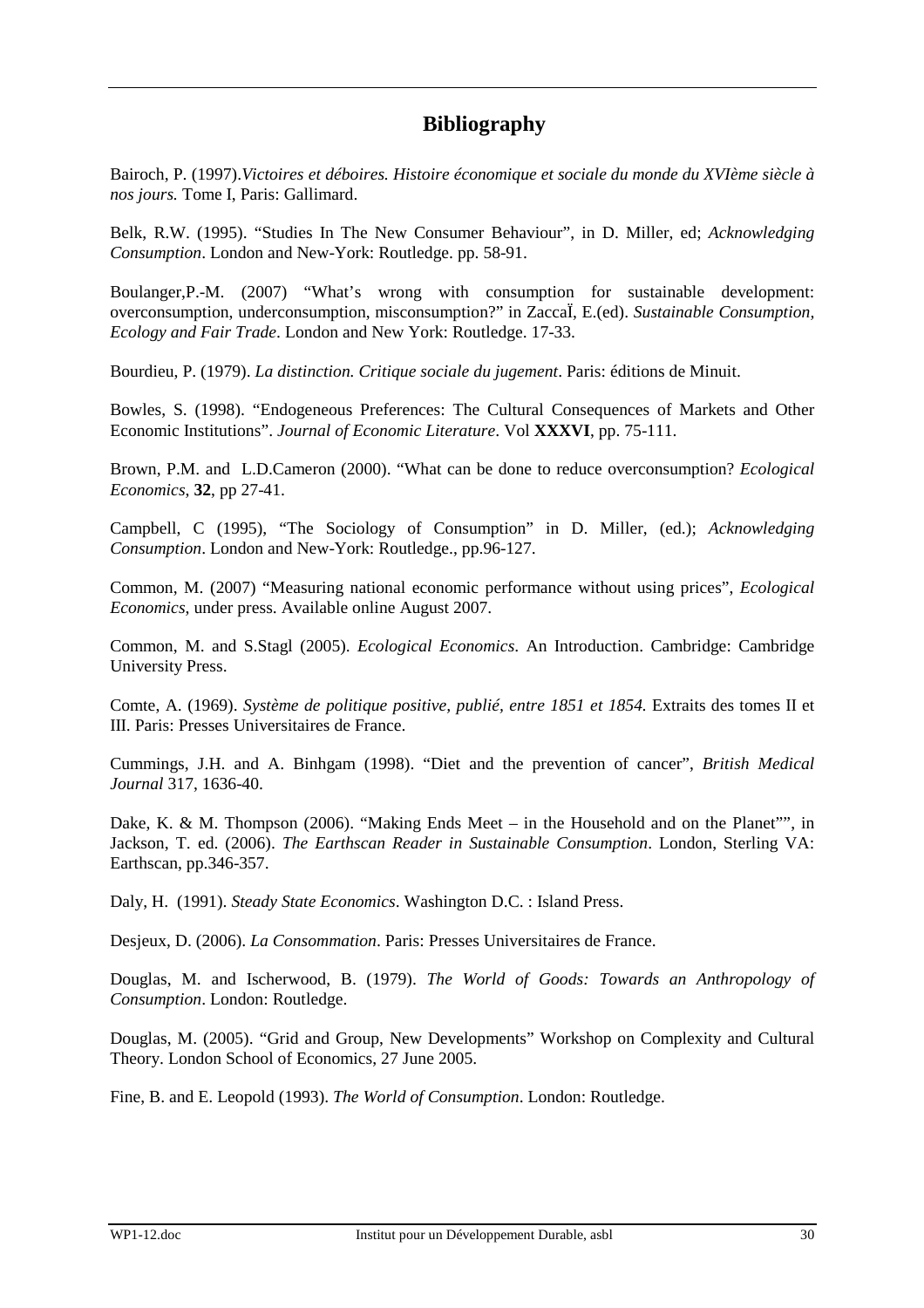Gasper, D. (2004). "Conceptualizing Human Needs and Well-Being", International Workshop on "Researching Well-Being in Developing Countries.Hanse Institute for Advanced Study, Delmenhorst (Bremen), Germany, 2-4 July 2004. The paper has been published in a slightly different form in: I. Gough and J.A. McGregor (eds.), 2007, Wellbeing in Developing Countries. From Theory to Research. Cambridge, Cambridge Univ. Press, pp.47-71.

Geiser, K. (2001). *Materials Matter. Toward a Sustainable Materials Policy*. Cambridge, Mass. : The MIT Press.

Gershuny, J. (1983). *Social Innovation and the Division of Labour*. Oxford: Oxford University Press.

Giddens, A. (1991). *Modernity and Self-Identity: Self and Society in the Late Modern Age*. London: Polity Press.

Gouldner, A.W. (1960). "The Norm of Reciprocity: A Preliminary Statement". *American Sociological Review*, **25**, 161-178.

Harvey, M. A. McMeekin, S. Randles, D. Southerton, B. Tether & A. Warde (2001). "Between Demand & Consumption: A Framework for Research." CRIC Discussion paper N°40. University of Manchester.

Hirsch, F. (1976). *Social Limits to Growth.* London and Henley: Routledge and Kegan.

Holt, D.B. (1995). "How Consumers Consume: A Typology of Consumption Practices". *The Journal of Consumer Research,* Vol. **22**, 1:1-16.

Holt, D.B. (1997). "Poststructuralist Lifestyle Analysis: Conceptualizing the Social Patterning of Consumption in Postmodernity". *The Journal of Consumer Research. Vol.23, 4:326-350.* 

Inglehart, R. (1977). *The Silent Revolution: Changing values and political styles among Western publics*. Princeton HJ: Princeton University Press.

Inglehart, R. and P.R. Abramson (1994). "Economic security and value change", *American Political Science Review*, **88**, 336-354.

Jalas, M. (?) " The temporal orientations of ecological modernization and sustainable consumption", In: Hertwich E, Briceno T, Hofstetter P,Inaba A, editors. Proceedings. *Sustainable consumption: the contribution of research.* Oslo (Norway). Trondheim: NTNU (IndEcol); 2005. p. 309e20. Report no. 1/2005.

Jalas, M. (2006). Sustainable consumption innovations- instrumentalization and integration of emergent patterns of everyday life. In: M. Munch Andersen and A.Tukker (eds.) *Perspectives on Radical Changes to Sustainable Consumption and Production (SCP)*. Proceedings of the workshop of the SCORE-network. Denmark, 20-21 april 2006.

Jackson, T. and N. Marks (1999). "Consumption, sustainable welfare and human needs - with reference to UK expenditure patterns between 1954 and 1994". Ecological Economics, 28, 421-441.

Jackson, T. and L. Michaelis (2003). "Policies for Sustainable Consumption". A Report to the Sustainable Development Commission.

Jackson, T. (2005) "Lifestyle Change and Market Transformation. A briefing paper prepared for DEFRA's Market Transformation Program. Centre For Environmental Strategy. University of Surrey.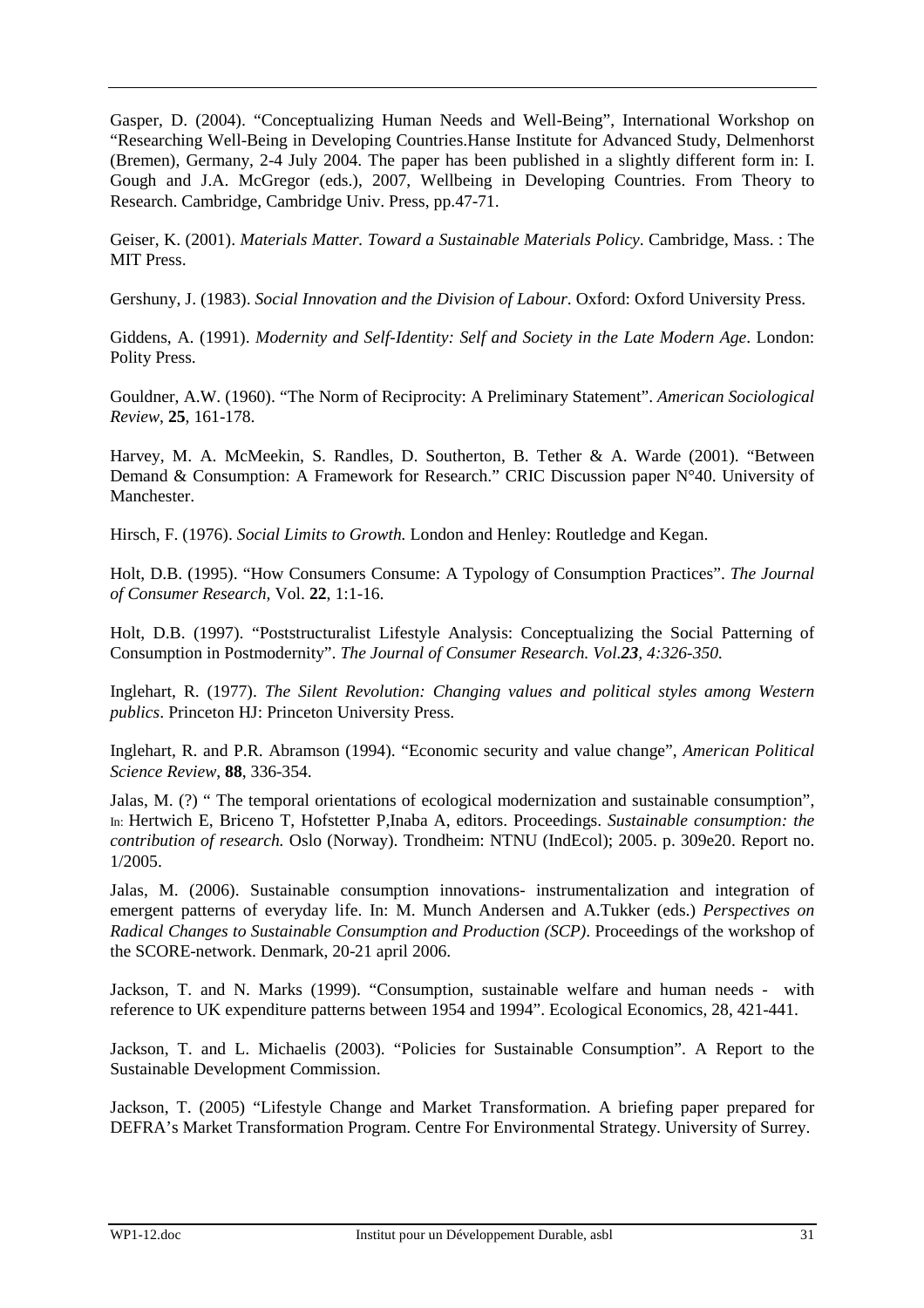Jackson, T., Jager, W. and Stagl, S. (2004). "Beyond insatiability: Needs theory, consumption and sustainability" in L. Reisch, and I. Ropke (eds) *The Ecological Economics of Consumption*, Edward Elgar, Cheltenham, pp.79-110.

Jackson, T. ed. (2006). *The Earthscan Reader in Sustainable Consumption*. London, Sterling VA: Earthscan.

Kaplan, H. and M.Gurven (2005). "The Natural History of Human Food Sharing and Cooperation: A Review and a New Multi-Individual Approach to the Negotiation of Norms", in H. Gintis, S. Bowles, R. Boyd and E. Fehr (eds.), *Moral Sentiments and Material Interests*. Cambridge, Mass., London UK: the MIT Press, pp.75-115.

Kasser, T. & R.M. Ryan (1993). "A dark side of the American dream: Correlates of financial success as a central life aspiration", *Journal of Personality and Social Psychology*, **65**, 410-422.

Kasser, T. (2002). *The High Price of Materialism*. Cambrigde Mass.: the MIT Press.

Langlois, S. (2005) *Consommer en France*. Les éditions de l'aube.

Lavers, T. (2007). "Asking people what they want or telling them what they 'need'"? Unplished. Bath: Wed Research Group, Bath University.

Lavoie, M. (2004). "Post Keynesian consumer theory: Potential synergies with consumer research and economic psychology", *Journal of Economic Psychology* 25, 639-649.

Lintott, J. (2007). " Sustainable consumption and sustainable welfare"; in ZaccaÏ, E. ed. *Sustainable Consumption, Ecology and Fair Trade*. London and New York: Routledge. pp. 41-57.

Lutz, M.A. and K. Lutz (1988). *The Challenge of Humanistic Economics*. Menlo Park: Benjamin Cummings.

Manno, J. (2002). Commoditization: Consumption Efficiency and an Economy of Care and Connection" in Prinzen, T. M. Maniates and K. Conca (eds), *Confronting Consumption*. Cambridge, Mass.: the MIT Press., pp. 67-101.

Max-Neef, M. (1992). *Human Scale Development*. New York and London: The Apex Press.

McCracken, G. (1986). "Culture and consumption: a theoretical account of the structure and movement of the cultural meaning of consumer goods". *The Journal of Consumer Research,* **13,** 71- 84.

Michaelis, L. and S.Lorek (2004). "Consumption and the environment in Europe. Trends and Futures", Environmental project N° 904. Danish Environmental Protection Agency.

Nørgärd, J.S. (2006) "Consumer Efficiency in conflict with GDP growth", *Ecological Economics* **57** 15-29.

Parsons, T. (1951). *The Social System*. The Free Press of Glencoe.

Riesman, D. (1952). *The Lonely Crowd*. Yale University Press. Trad Française: Riesman, D. (1964) "La Foule Solitaire : Anatomie de la société moderne. Paris : Arthaud.

Røpke, I. (1999). « The dynamics of willingness to consume », *Ecological Economics*, **28**, 399-420.